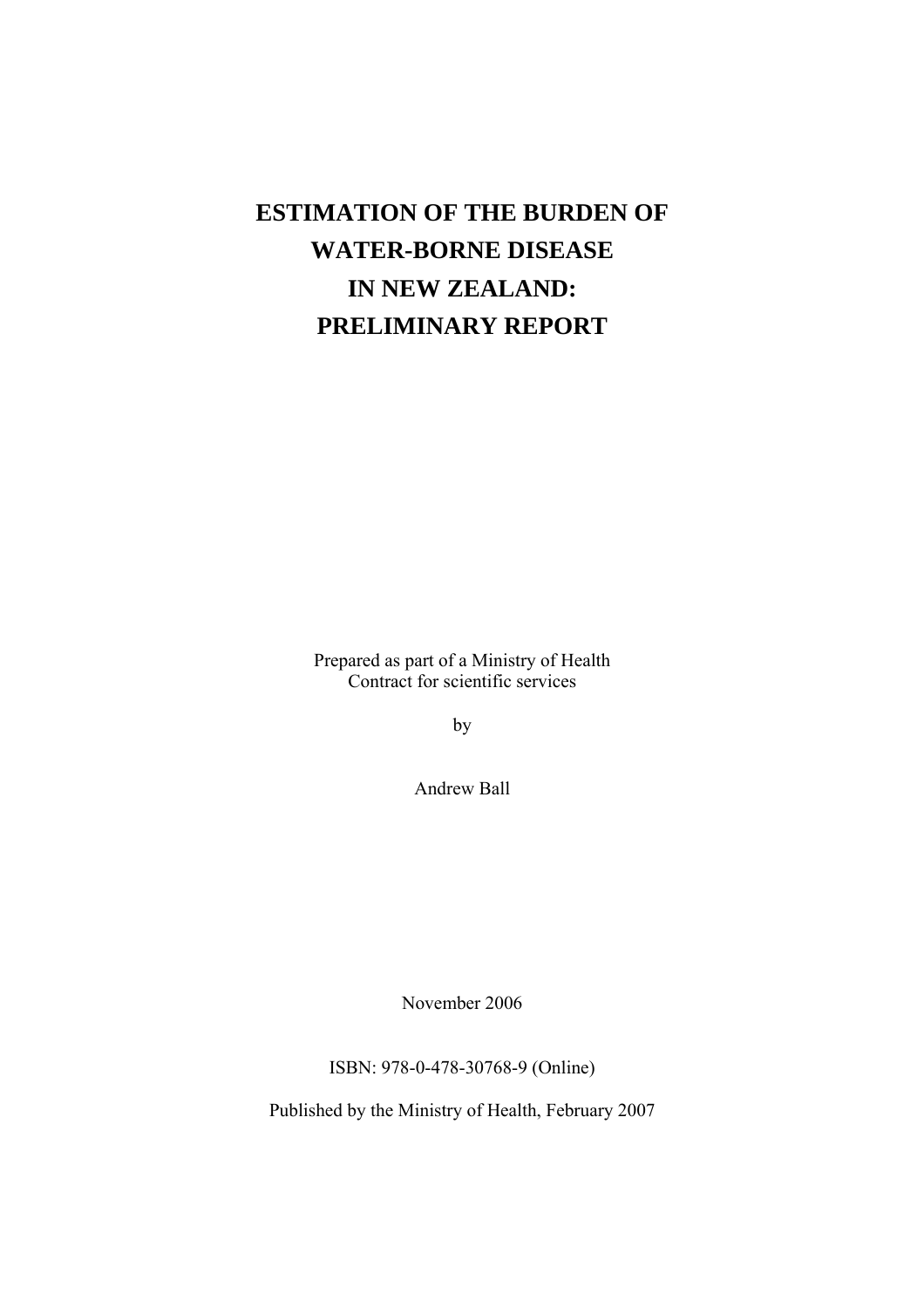# **ESTIMATION OF THE BURDEN OF WATERBORNE DISEASE IN NEW ZEALAND: PRELIMINARY REPORT**

Alistair Sheat Water Programme Manager

Project Leader

Andrew Ball Rob Lake Reviewer (1999) Rob Lake Reviewer (1999) Rob Lake Reviewer (1999) Rob Lake Reviewer (1999)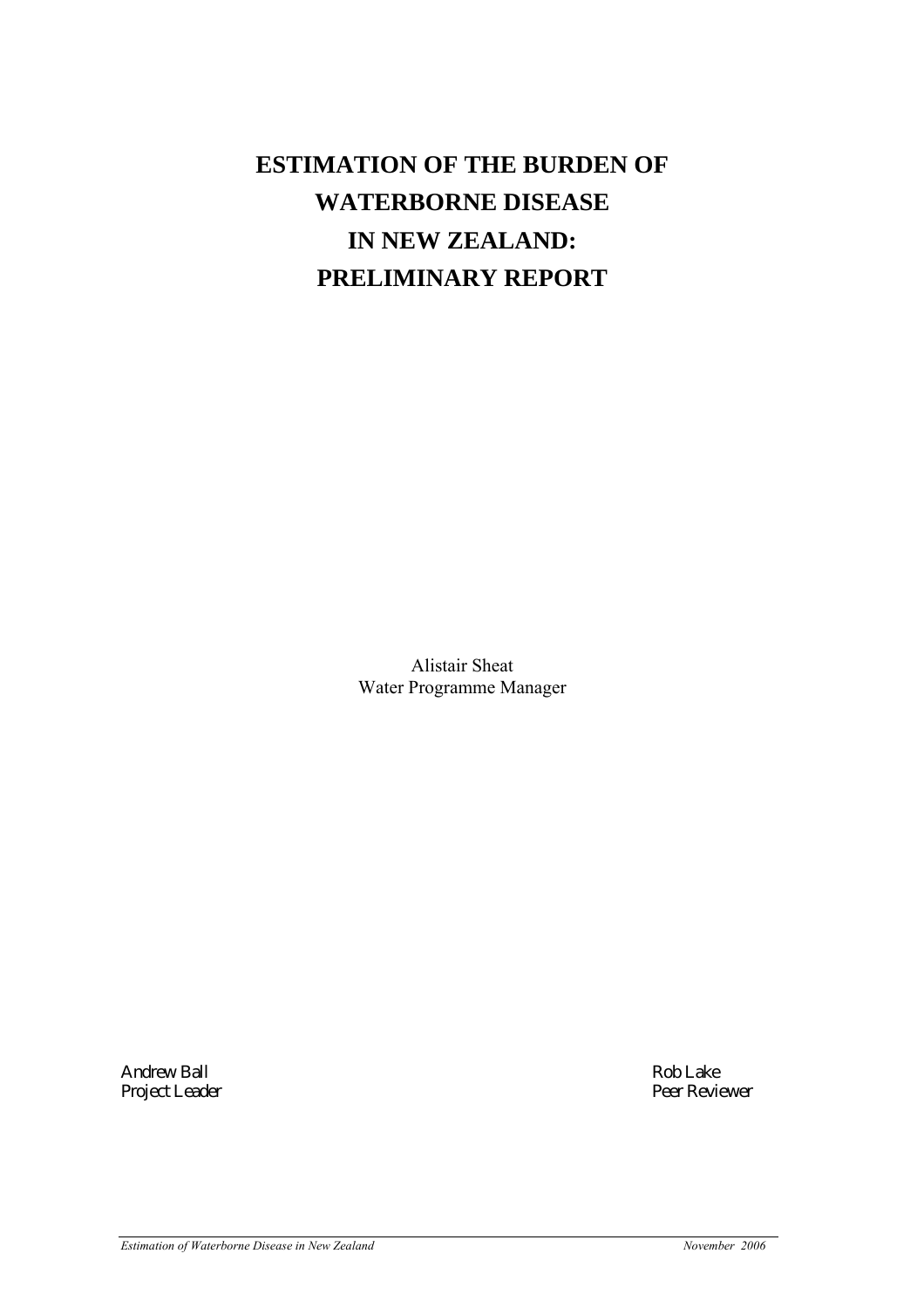## **ESR DISCLAIMER**

This report or document (the Report) is given by the Institute of Environmental Science and Research Limited (ESR) solely for the benefit of the Ministry of Health, Public Health Service Providers and other Third Party Beneficiaries as defined in the Contract between ESR and the Ministry of Health and is strictly subject to the conditions laid out in that Contract.

Neither ESR nor any of its employees makes any warranty, express or implied, or assumes any legal liability or responsibility for use of the Report or its contents by any person or organisation.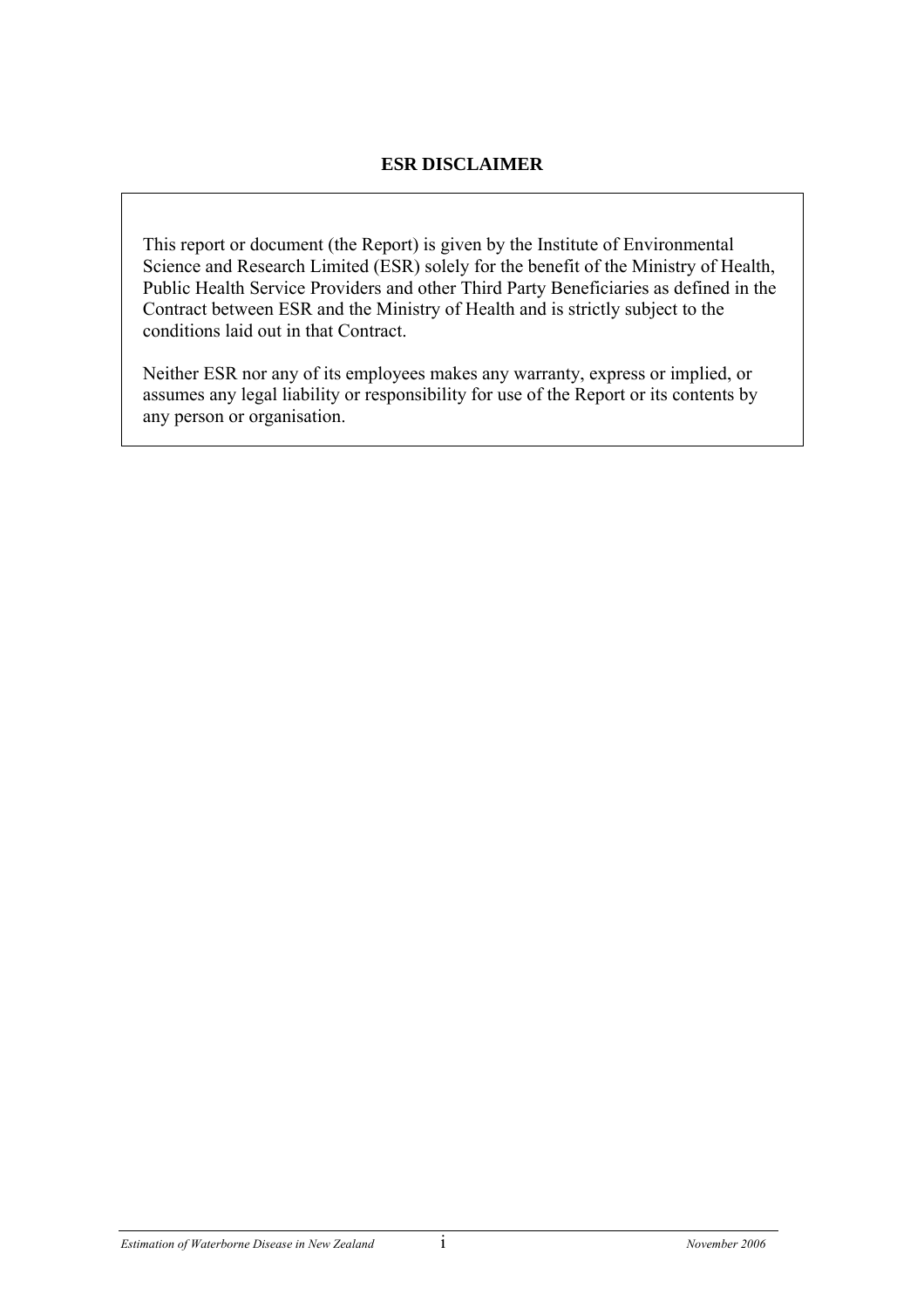#### **CONTENTS**

| $\mathbf{1}$   |                                                                             |  |
|----------------|-----------------------------------------------------------------------------|--|
| $\overline{2}$ |                                                                             |  |
| 3              |                                                                             |  |
|                |                                                                             |  |
|                | 3.2 Estimate of numbers affected by waterborne outbreaks in New Zealand 7   |  |
|                |                                                                             |  |
|                |                                                                             |  |
|                | 4.2 Estimated burden of endemic waterborne enteric disease in New Zealand11 |  |
| 5 <sup>5</sup> |                                                                             |  |
| 6              |                                                                             |  |
|                |                                                                             |  |

#### **LIST OF TABLES**

| Table 5 Estimated risk of waterborne infection following various water treatment |  |
|----------------------------------------------------------------------------------|--|
|                                                                                  |  |
|                                                                                  |  |
|                                                                                  |  |

#### **LIST OF FIGURES**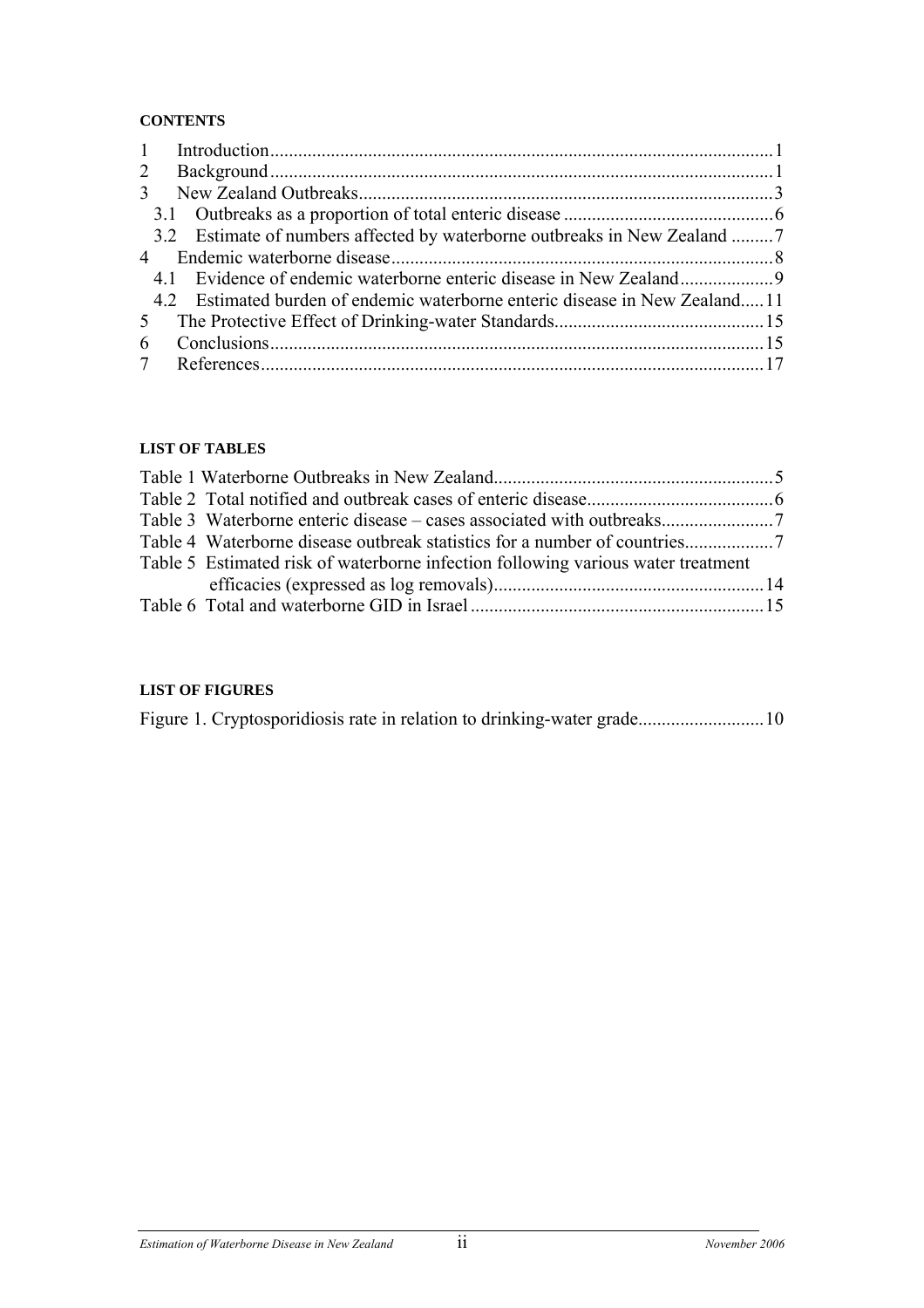# EXECUTIVE SUMMARY

This report has been written to explain the relationship between drinking-water quality and waterborne gastro-intestinal disease (GID) in New Zealand, and the role of the Drinking-water Standards for New Zealand (DWSNZ) in the protection of public health. This interim report provides an overview of the progress that has been made to date on a current research project, summarises the available data, and provides a preliminary estimate for the burden of waterborne GID.

There is ample evidence of waterborne disease outbreaks in New Zealand to indicate a significant risk of contracting GID from drinking-water that is untreated or inadequately treated. An average of 16.8 waterborne outbreaks (range from 6 to 27) occur annually, affecting an average of 145 cases/year (range from 18 to 370). While the largest reported waterborne outbreak affected 3,500 people (Queenstown, 1984), the number of cases involved in most outbreaks is small, averaging nine cases per outbreak in 2001-2005, and is smaller than other countries for which data are available. This probably reflects the larger proportion of water supplies serving small communities in New Zealand compared to most other developed countries. This is consistent with the relatively poor compliance with the DWSNZ of the small community drinking-water supplies compared to that of the larger community supplies.

The occurrence of endemic waterborne gastro-intestinal disease in New Zealand has been demonstrated by a number of epidemiological studies.

Based on currently available data, two separate estimates of the burden of endemic drinking-waterborne gastro-intestinal disease are *ca.* 18,000 and 34,000 cases per annum. Preliminary results from work in progress suggest that these are underestimates.

There is broad international consensus for the minimum bacteriological drinkingwater standard of <1 *E. coli*/100mL or <1 FC/100mL, which is the standard applied in New Zealand.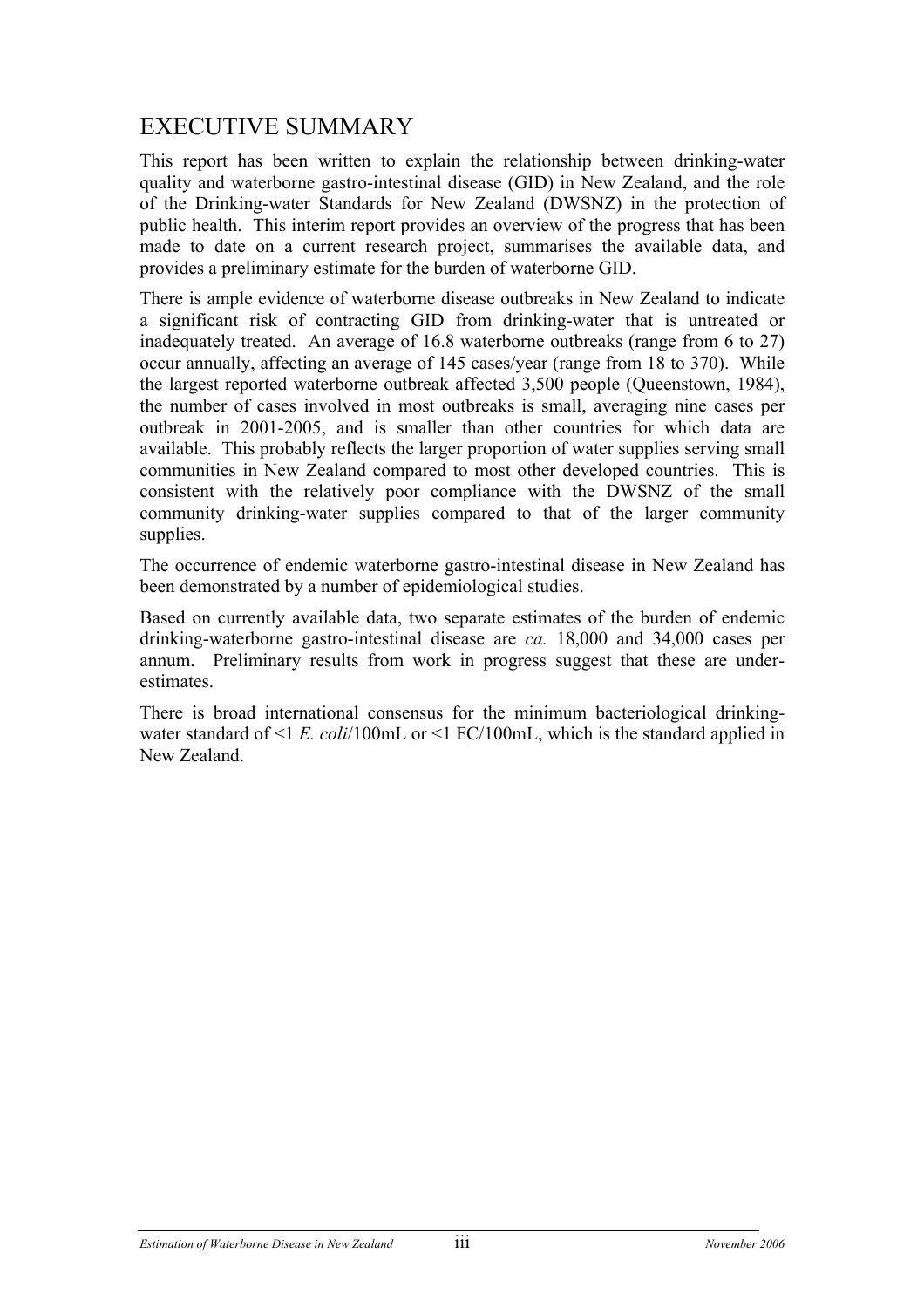# **1 Introduction**

Deriving a reliable estimate of the national burden of endemic waterborne infectious disease in New Zealand is the subject of a current research project for the Ministry of Health that is scheduled to be completed in 2008. This interim report provides an overview of the progress that has been made to date, summarises the available data, and provides a preliminary estimate for the burden.

This report has been written to explain the relationship between drinking-water quality and waterborne disease in New Zealand, and the role of the Drinking-water Standards for New Zealand (DWSNZ) in the protection of public health. The disease considered is primarily acute gastro-intestinal disease (GID) caused by pathogens in drinking water. Chemicals in water are excluded.

## **2 Background**

Infectious enteric (gastrointestinal) diseases are caused by the ingestion of pathogens, and these usually originate from the faeces of infected humans and animals. Eating contaminated food, drinking contaminated water or making contact with infected people or animals can cause infection in humans.

In New Zealand, there are three main types of waterborne pathogens that cause gastroenteritis: bacteria (e.g. *Campylobacter*, *Salmonella, Shigella, Yersinia* and toxigenic *Escherichia coli*), protozoa (e.g. *Giardia* and *Cryptosporidium*) and viruses (e.g. enteroviruses and noroviruses, and Hepatitis A virus, although this does not cause gastrointestinal disease). Apart from enteroviruses and noroviruses, humans diagnosed with disease caused by these pathogens are notifiable to the national health surveillance system.

Of the *ca*. 17,000 cases of gastroenteritis that were notified to the national health surveillance system in 2002, only a small proportion of people are likely to have contracted the illness through ingestion of pathogens in drinking water. In deriving an estimate for the prevalence of waterborne disease we distinguish between endemic and epidemic disease. Endemic disease is the background level of disease that occurs sporadically within a region and which has no known focus, whereas epidemic disease is associated with disease outbreaks or clusters with a common focus in time, place or vehicle of infection. Epidemic disease is particularly important for waterborne transmission, caused by the intermittent contamination of drinking water sources that will be almost universally consumed by the people served by that water supply.

The nature of outbreaks dictates that they are more likely to be detected, and a cause established, than endemic disease. Indeed, outbreaks that affect large numbers of people or those with severe health consequences (*e.g.* Milwaukee (MacKenzie *et al.*, 1994), Walkerton (Hrudey *et al.*, 2003)) have tended to drive changes in policy and water treatment practices. However, it is widely recognised that outbreaks comprise only a small fraction of notified disease, with endemic cases generally far outnumbering outbreak cases.

Another issue that needs to be understood before comparing waterborne disease rates is that notified diseases comprise only a fraction of actual disease cases. There are several reasons why this is so:

• Not all people who have an infectious disease visit a medical practitioner (gastroenteritis is a self limiting disease and most people recover without medical intervention);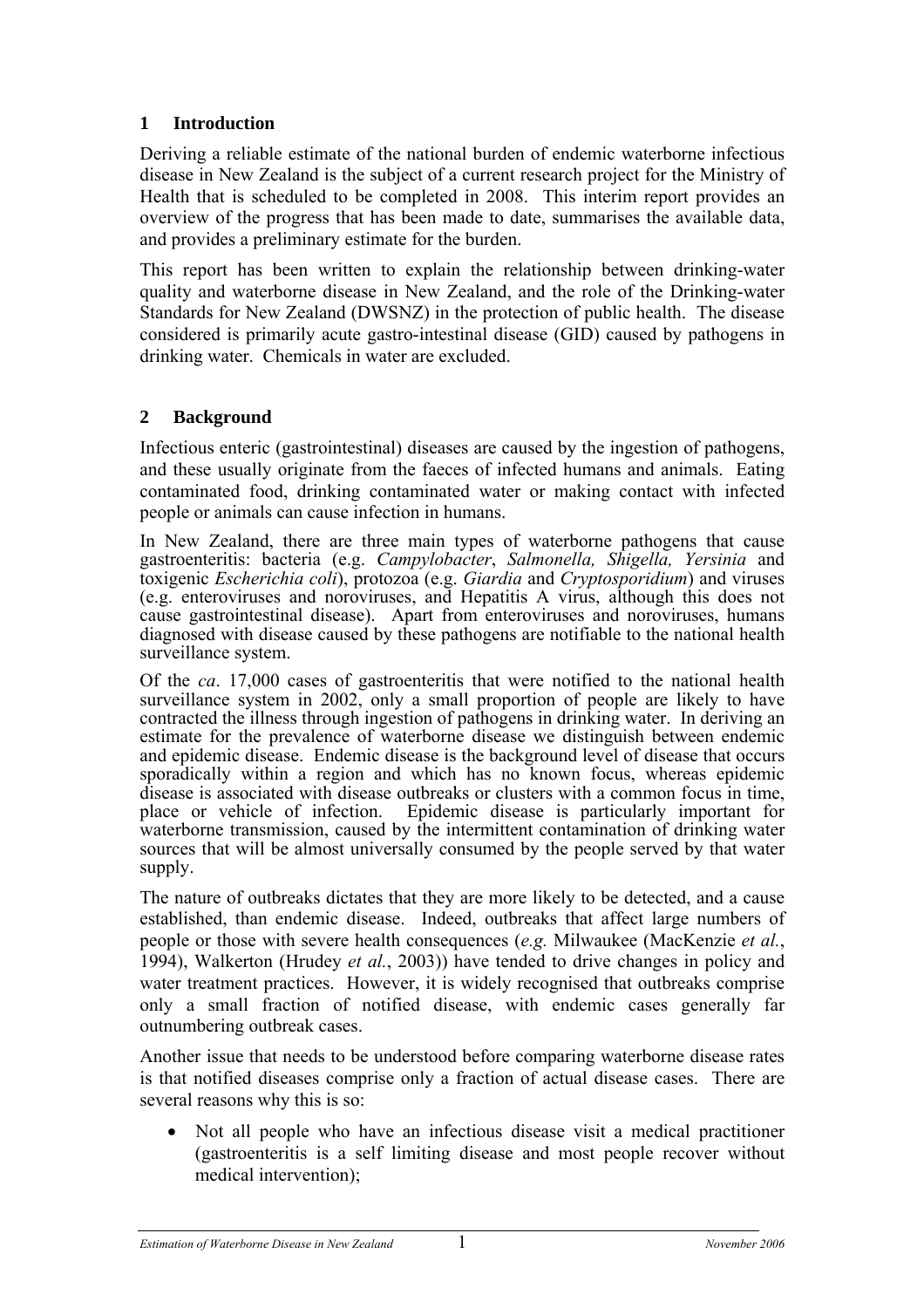- Not all cases are diagnosed by the medical practitioner.
- Not all cases present a specimen for laboratory confirmation.
- Not all diagnosed cases are reported to the disease surveillance system.

The proportion of cases that are captured by the notification system is not likely to be consistent for all diseases or population groups. One would expect the proportion of notified cases to be higher for diseases with more serious consequences. Similarly, some sections of the community (*e.g.* infants) are more likely to present to a medical practitioner and therefore are more likely to be represented in notified disease statistics.

A study funded by the New Zealand Food Safety Authority, and currently being undertaken by ESR, will determine the overall prevalence of acute gastrointestinal disease in New Zealand, and shed light on the factors influencing reporting at the GP and laboratory levels. Results are expected in mid-late 2007.

Overseas studies show that acquired immunity through routine exposure to low levels of pathogens probably contributes to the true levels of infection being masked (Neumann *et al*., 2005; Hunter and Quigley, 1998). Communities routinely exposed to low levels of pathogens, such as communities on good quality groundwaters, were reported to have a higher attack rate during outbreaks compared with communities with treated surface waters from sources of poor quality (Craun *et al*., 1998). Serological studies support the conclusion that some communities may be exposed to pathogens to a greater extent than expected. Frost *et al*. (2002), found that a greater portion of individuals in a community receiving drinking water from a river contaminated by animal and human waste was positive for *Cryptosporidium parvum* antigens than was the case in a community receiving uncontaminated groundwater. The development of immunity within a community because of poor water quality may provide the community itself with some resistance to waterborne disease, but offers no protection to visitors and tourists (Neumann *et al*., 2005). However, this has not been included in the estimates of disease burden made in this report because no estimates are available regarding the magnitude of this effect.

While it is the pathogens in water that cause waterborne disease, the safety of drinking-water is assessed by the prevalence and concentration of faecal indicator bacteria. The main reason for this is that there are a large variety of pathogens and it is impractical to test for them all routinely. The World Health Organisation (WHO) has developed drinking-water quality guidelines (WHO, 2004), in which the minimum microbiological quality is set as an absence of faecal indicator bacteria (*i.e. E. coli* or faecal- or thermotolerant coliforms) in a 100mL sample of drinking-water. Bacteriological transgressions occur when these bacteria are detected in any 100mL water sample. The drinking-water standards/guidelines of most developed countries, including New Zealand, use the same limit for bacteriological transgression. There is broad international consensus for the minimum bacteriological drinking-water standard of <1 *E. coli*/100mL or <1 FC/100mL, which is the standard applied in New Zealand.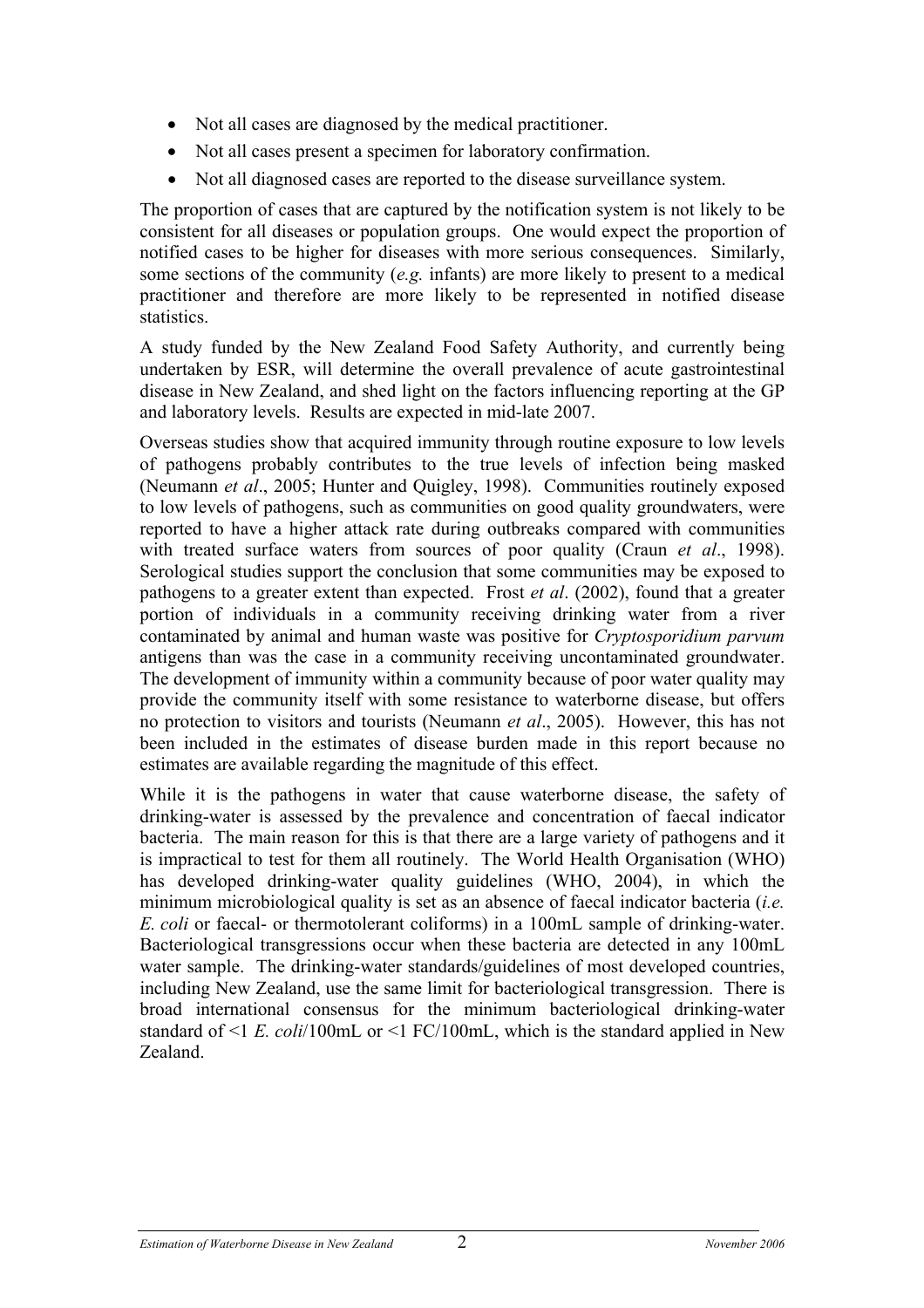## **3 New Zealand Outbreaks**

An outbreak is defined as two or more cases linked by a common exposure or source. The Manual for Public Health Surveillance in New Zealand<sup>1</sup> states that the following types of outbreaks should be reported:

- Two or more cases linked to a common source, in particular where the common source is exposure at a common event, food or water dispersed in a community, an environmental source, or a source in an institutional setting.
- A community-wide or person-to-person outbreak (except where the source has become well established as a national epidemic and reporting it as a discrete event no longer serves a useful purpose).
- Any other situation where outbreak investigation or control measures are being used or considered.

There have been a number of outbreaks that have been documented in New Zealand in which drinking-water has been implicated as the source of infection. Four strategies were employed to locate information about these.

- 1. Computer literature searches using the search terms: New Zealand AND outbreak AND water\*:
- PubMed (all records to 2006) search revealed 23 articles, of which eight could have been about drinking-water-borne outbreaks of infectious enteric disease.
- Scopus (1960 2006) search revealed 20 articles, of which 8 could have been about drinking-water-borne outbreaks of infectious enteric disease.
- Web of Knowledge (1998 2006) search revealed 22 articles, of which three could have been about drinking-water-borne outbreaks of infectious enteric disease.
- Index New Zealand to search New Zealand non-journal publications resulted in four articles, of which two were about drinking-water-borne outbreaks of infectious enteric disease.
- 2. Examination of all issues of Communicable Diseases New Zealand (CDNZ), New Zealand Public Health Report (NZPHR) and New Zealand Public Health Surveillance Report (NZPHSR) for reports of waterborne outbreaks. CDNZ was published monthly from July 1991 – December 1993, NZPHR was published between 1994 and September 2002, and NZPHSR has been published quarterly since late 2004.
- 3. Examination of the notified disease annual reports produced by ESR from information on notified cases sent by local Public Health Units (PHUs) to the EpiSurv database. In particular the summaries of outbreaks from the dedicated EpiSurv module were consulted. Further details on specific outbreaks were obtained from the EpiSurv outbreaks dataset.
- 4. Directly requesting Health Protection Officers (HPOs) to supply details of any waterborne outbreaks that they investigated.

The waterborne outbreaks identified by the above means are listed in Table 1.

 $\overline{a}$ <sup>1</sup> ESR. (2005). Manual for Public Health Surveillance.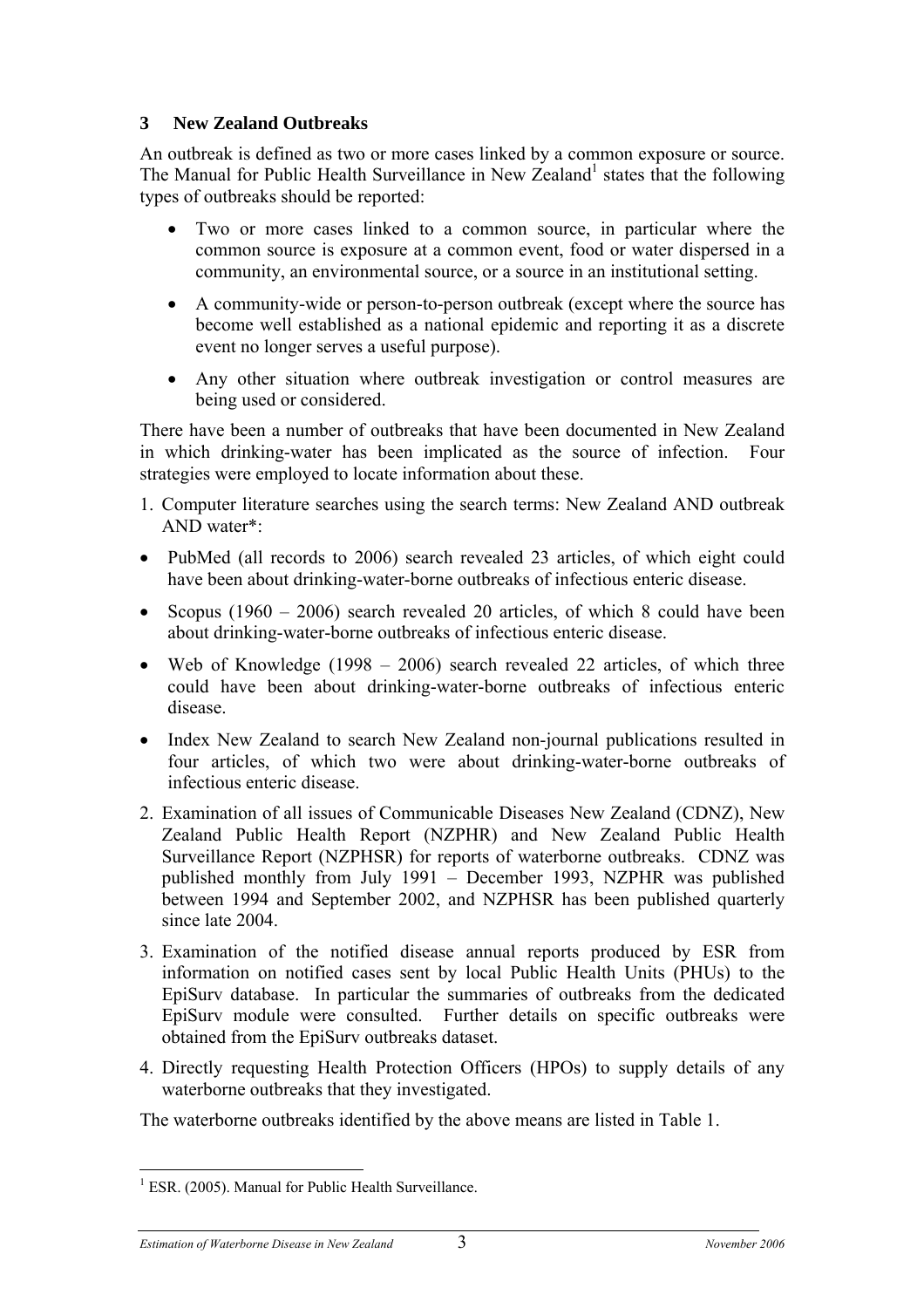The likelihood of these incidents being of waterborne origin is assessed using the strength of association between clusters of human illness and water as proposed by PHLS (1996) using a scheme based upon epidemiological and microbiological evidence as follows:

Microbiology/water quality:

- A. Pathogen identified in clinical cases also found in water.
- B. Water quality failure and/or water treatment problem of relevance but outbreak pathogen not detected in water.

Epidemiology:

- C. Evidence from an analytical (case-control or cohort) study demonstrates association between water and illness.
- D. Descriptive epidemiology suggests that the outbreak is water related and excludes other obvious alternative explanations.

Using the microbiology/water quality and epidemiological evidence categories above, the strength of association for the outbreaks located during the search was summarised according to the following criteria:

| strongly associated | - if $(A+C)$ or $(A+D)$ or $(B+C)$ ;                  |
|---------------------|-------------------------------------------------------|
|                     | probably associated - if $(B+D)$ or C only or A only; |
| possibly associated | - if B only or D only.                                |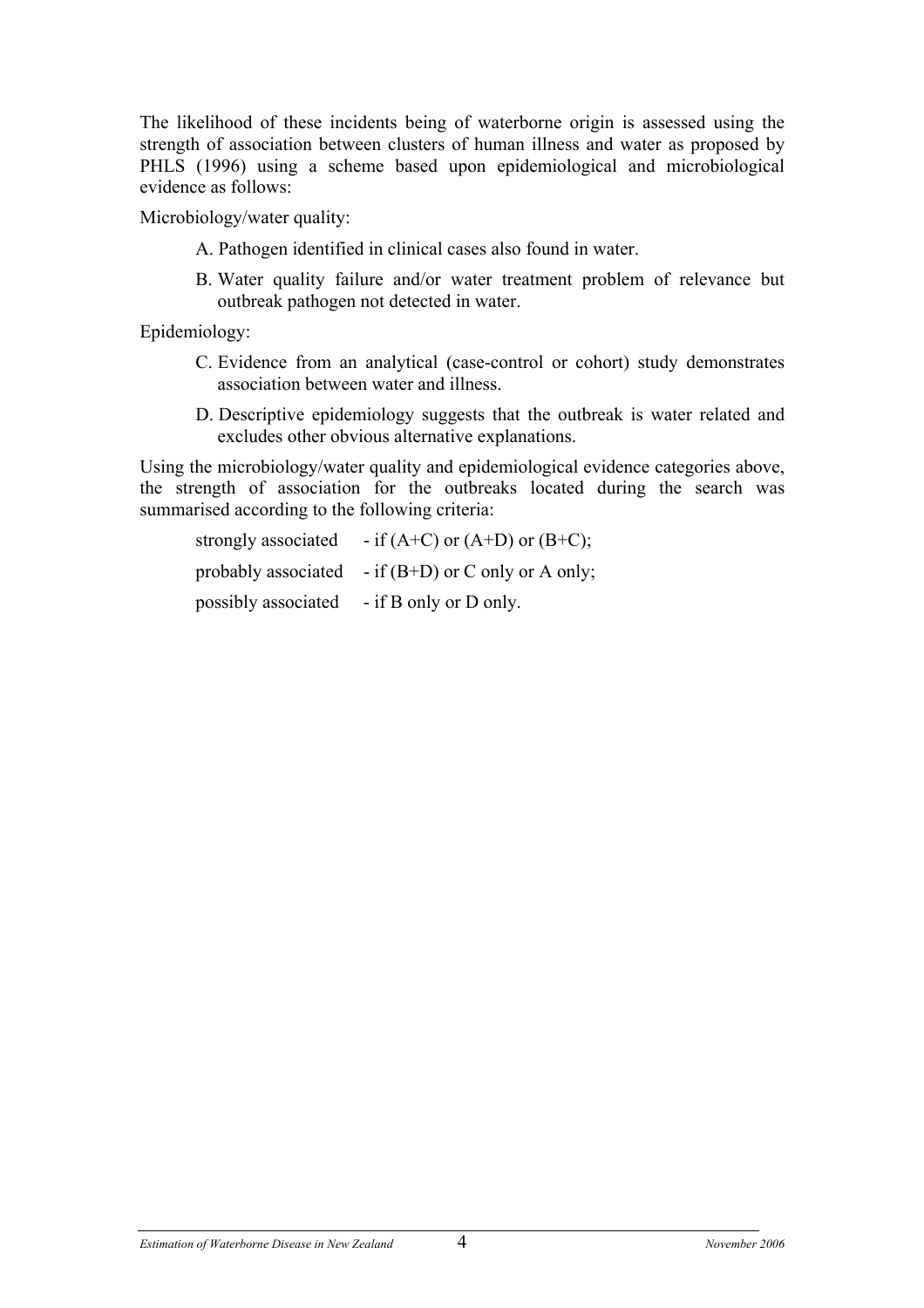| Incident                          | Causal agent                       | Cases          | Strength of  | Reference                                                                     |
|-----------------------------------|------------------------------------|----------------|--------------|-------------------------------------------------------------------------------|
|                                   |                                    |                | association  |                                                                               |
| Queesntown, 1984                  | unknown                            | (3,500)        | B, D         | Thorstensen, 1985                                                             |
| Ashburton, 1986                   | Campylobacter                      | 19             | B, D         | Brieseman, 1987                                                               |
| Canterbury, 1990                  | Campylobacter                      | 42             | B, C         | Stehr-Green et al., 1991                                                      |
| Havelock North, 1991              | Campylobacter                      | 12             | B            | M Hart, Health Care Hawkes Bay, pers.<br>comm.                                |
| Northland, 1992                   | <b>HAV</b>                         | 30             | B            | Calder & Collison, (1992)                                                     |
| Lonsdale Park,<br>Northland, 1992 | Campylobacter                      | 14             | B            | Jarman & Hennevald (1993)                                                     |
| Waimate, 1992                     | Campylobacter                      | ?              | B            | R Parr, Crown Public Health, Timaru, pers.<br>comm.                           |
| Dunedin                           | Giardia                            | $50*$          | B, C         | Fraser et al., 1991                                                           |
| Hawkes Bay, 1992                  | Campylobacter                      | 97             | <b>B, C?</b> | CDNZ 92(1):11-12                                                              |
| Auckland, 1993                    | Giardia                            | 34             | B            | Thornton et al., 1993                                                         |
| Raurimu, 1994                     | Campylobacter                      | 16             | B            | D Vince, Ruapehu District Council, pers.<br>comm.                             |
| Fairlie, 1994                     | Campylobacter                      | 6              | B            | R Parr, Crown Public Health, Timaru, pers.<br>comm.                           |
| holiday camp, 1995                | gastroenteritis                    | ca 100         | B, D         | A Bichan, Hutt Valley Health, pers. comm.                                     |
| Ashburton, 1996                   | Campylobacter                      | 19 (33)        | B, D         | Holmes, 1996; Lees, 1996; R Parr, Crown<br>Public Health, Timaru, pers. comm. |
| Mt Hutt, 1996                     | Norovirus                          | 59             | B, D         | Brieseman et al., 2000                                                        |
| Auckland, 1996                    | Salmonella typhimurium 1           | $\overline{2}$ | A, D         | Simmons & Smith, 1997                                                         |
| Mt Arthur, 1996                   | suspected viral<br>gastroenteritis | 6              | B, C         | M Molloy, Nelson-Marlborough Health,<br>pers. comm.                           |
| Denniston, 1996                   | Giardia                            | 4              | B, D         | C Bergin, Crown Public Health, pers.<br>comm.                                 |
| Wainui, 1997                      | Campylobacter                      | 6(67)          | A, C         | Bohmer, 1997                                                                  |
| Waikato district, 1997            | Cryptosporidium                    | 9 (170)        | B, D         | D Sinclair, MOH, Health Waikato, pers.<br>comm.                               |
| Tauranga district, 1997           | Cryptosporidium                    | $\tilde{?}$    | B            | TM Fowles, East Bay Health, pers. comm.                                       |
| Te Aute College, 2001             | Campylobacter                      | 137            | A, D         | Inkson, 2002.                                                                 |
| Banks Peninsula, 2004             | Shigella                           | 5(18)          | B, D         | Morrison & Smith, 2005                                                        |
| camp near Nelson, 2004            | Campylobacter                      | 3(13)          | B            | Todd, 2005                                                                    |
| Cardrona skifield, 2006           | Norovirus                          | 218            | A, D         | D Bell, MOH, Public Health South, pers.<br>comm.                              |

**Table 1 Waterborne Outbreaks in New Zealand 1984 - 2006** 

Further details are given in Appendix 1 for each outbreak that was investigated and for which such information exists. A few of these outbreak investigations have resulted in journal publications; these are reviewed more formally. However, these represent a small fraction of the waterborne outbreaks that were recorded in EpiSurv, the majority of which were not reported in sufficient detail to be more fully described.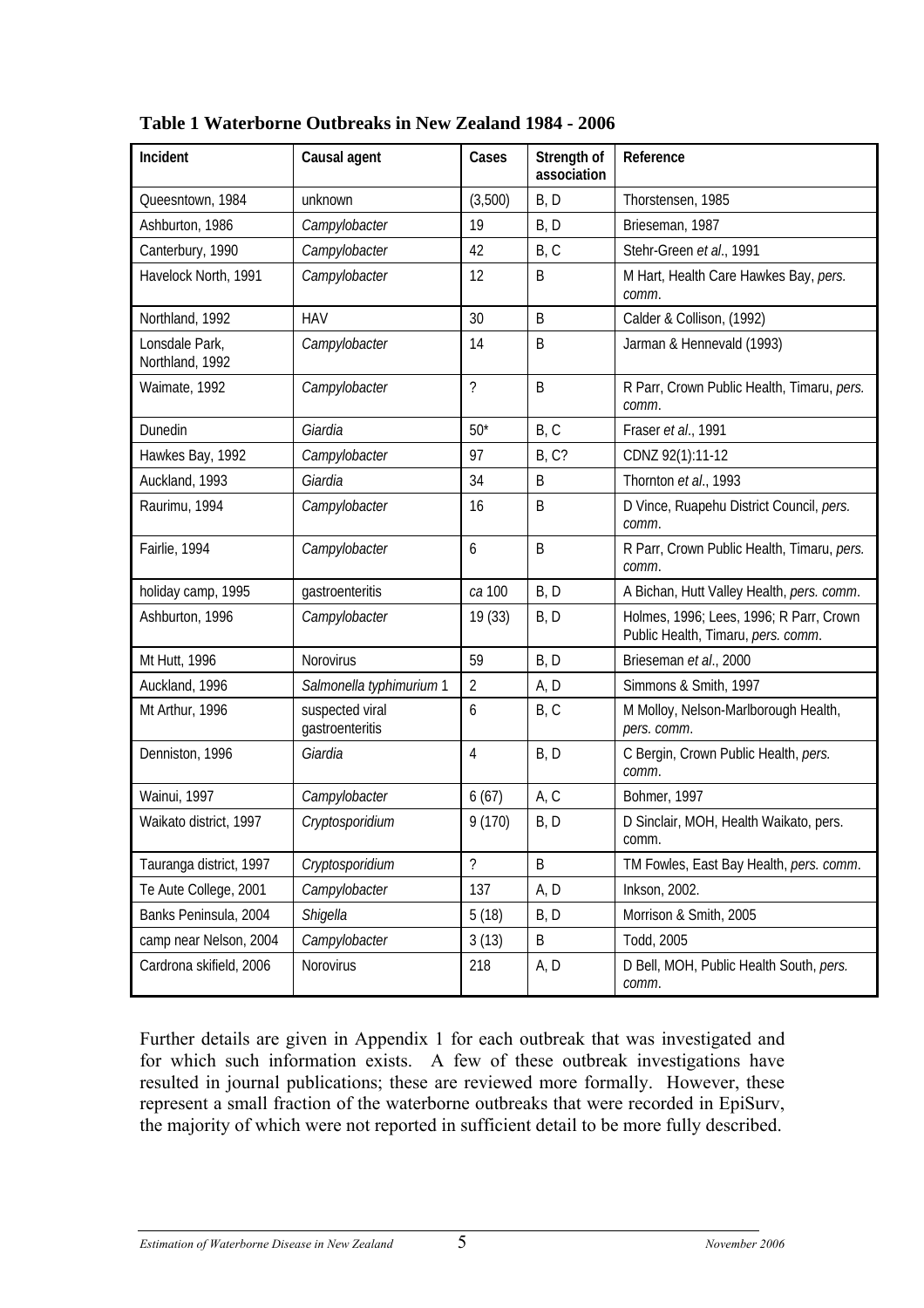In conclusion, the information in Table 1 and Appendix 1 shows that there is ample evidence that waterborne GID outbreaks occur in New Zealand, particularly in areas served by drinking-water supplies that are untreated or inadequately treated.

#### *3.1 Outbreaks as a proportion of total enteric disease*

#### **Overseas**

Reports from overseas provide estimates of outbreak numbers, and the numbers of associated cases of illness, but very few estimates of the levels of endemic disease are available. Morris and Levin (1995) have estimated that each year in the USA there are approximately 7.1 million cases of mild-to-moderate infections, 560,000 moderate-to-severe cases and 1,200 deaths attributable to waterborne disease, but they emphasise the inadequacy of the available data.

Comparison with statistics from the USA Centres for Disease Control (CDC) Morbidity and Mortality Weekly Report (MMWR) annual summaries shows that reported outbreaks make up only a fraction of the total cases of waterborne disease. The MMWR annual summaries over the years from 1986 to 2002 (the most recent year for which a summary is available) report an average of 12 outbreaks and an average of approximately 28,000 cases of illness per year. This latter figure drops to *ca*. 3,000 cases when the contribution from the massive Milwaukee outbreak is removed from the dataset. Cases from outbreaks, retaining those from Milwaukee, therefore constitute approximately 5% of the moderate-to-severe cases estimated by Morris and Levin.

# **New Zealand**

Details of the number of outbreaks of enteric disease and outbreak cases in New Zealand are reported each year by ESR (Thornley *et al*., 2002; Boxall & Ortega, 2003; ESR, 2004; ESR, 2005; Perera, 2006). The number of notified cases of enteric diseases is also reported annually (Sneyd *et al.*, 2002; Sneyd & Baker, 2003; ESR, 2004; ESR, 2005, 2006). The summary data contained in the following table was sourced from the reports listed above.

| Year | No. of reported outbreaks | Enteric outbreak cases | Notified enteric disease cases |
|------|---------------------------|------------------------|--------------------------------|
| 2001 | 369                       | 2,095                  | 17,098                         |
| 2002 | 317                       | 2,783                  | 18,782                         |
| 2003 | 332                       | 2,603                  | 20,337                         |
| 2004 | 314                       | 3.974                  | 17,549                         |
| 2005 | 338                       | 2,264                  | 18,687                         |

# **Table 2 Total notified and outbreak cases of enteric disease**

Enteric diseases comprise: campylobacteriosis, cholera, cryptosporidiosis, giardiasis, hepatitis A, paratyphoid, typhoid, salmonellosis, shigellosis, yersiniosis, VTEC/STEC disease and non-specific gastroenteritis.

It should be noted that most outbreak-related cases are not notified individually in EpiSurv but are estimates made by the DHB operatives who are managing the outbreak investigation. Consequently, while it is not possible to derive a numerical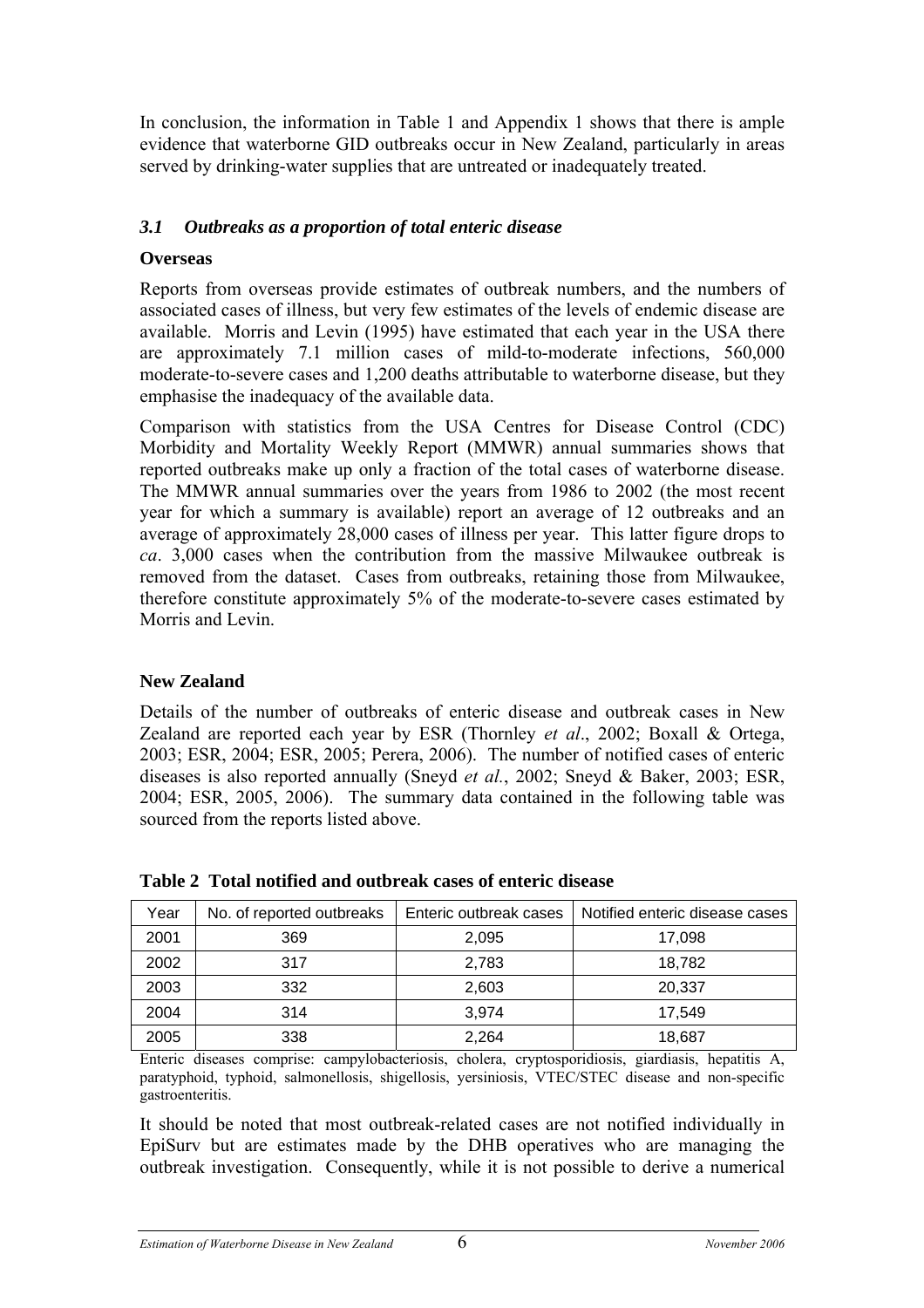measure of the proportion of cases that are related to outbreaks from these data, Table 2 does show that outbreak cases comprise a small fraction only.

## *3.2 Estimate of numbers affected by waterborne outbreaks in New Zealand*

Table 3 contains a summary of the number of waterborne outbreaks of enteric disease and the number of cases involved in waterborne outbreaks that are reported each year to ESR (Thornley *et al*., 2002; Boxall & Ortega, 2003; ESR, 2004; ESR, 2005; Perera, 2006).

| Year | Waterborne<br>Total enteric<br>outbreaks<br>outbreaks |    | Enteric<br>outbreak cases | Waterborne<br>outbreak cases | % outbreak<br>cases |
|------|-------------------------------------------------------|----|---------------------------|------------------------------|---------------------|
| 2001 | 369                                                   | 22 | 2,095                     | 370                          | 17.6%               |
| 2002 | 317                                                   | 6  | 2,783                     | 18                           | 0.6%                |
| 2003 | 332                                                   |    | 2,603                     | 36                           | 1.4%                |
| 2004 | 314                                                   | 22 | 3,974                     | 116                          | 2.9%                |
| 2005 | 338                                                   | 27 | 2,264                     | 184                          | 7.6%                |

**Table 3 Waterborne enteric disease – cases associated with outbreaks** 

The data in Table 3 show that the proportion of outbreak cases that are listed as being waterborne in the EpiSurv Outbreaks database varies greatly from year to year. In the five-year period 2001-2005 waterborne cases comprised between 0.6% and 17.6% of all reported outbreak cases with a mean of 6%. Table 4 presents reported waterborne outbreak statistics available for a number of countries with New Zealand data included for comparison.

| Country                                         | Period     | No. of<br>outbreaks | No. of<br>cases | <b>Outbreaks</b><br>/year | Average<br>Cases/year outbreak | Cases/ | Pop.<br>(M) | Annual<br>$\text{Cases}/10^5$ |
|-------------------------------------------------|------------|---------------------|-----------------|---------------------------|--------------------------------|--------|-------------|-------------------------------|
| United States <sup>1</sup>                      | 1986-2002  | 212                 | 459,949         | 12.5                      | 27,056                         | 2,170  | 285         | 9.5                           |
| <b>United States</b><br>(Milwaukee omitted) $1$ | $\epsilon$ | 211                 | 56,949          | 12.4                      | 3.350                          | 270    | $\epsilon$  | 1.2                           |
| Canada <sup>2</sup>                             | 1974-2001  | 288                 |                 | 10.3                      |                                | ٠      |             |                               |
| Sweden <sup>3</sup>                             | 1975-1984  | 32                  | 11.847          | 3.2                       | 1.185                          | 370    | 8           | 14.8                          |
| Israel $4$                                      | 1976-1997  | 130                 | 23.787          | 5.9                       | 1.081                          | 183    | 6           | 18                            |
| England and Wales <sup>5</sup>                  | 1992-1995  | 19                  | 1,638           | 4.8                       | 410                            | 86     | 65          | 0.6                           |
| New Zealand <sup>6</sup>                        | 2001-2005  | 84                  | 724             | 16.8                      | 145                            | 9      | 4           | 3.6                           |

**Table 4 Waterborne disease outbreak statistics for a number of countries** 

References: 1 CDC MMWR Annual Summary reports; 2 Schuster *et al.*, 2005; 3 Andersson & Stenstrom, 1986; 4 Tulchinsky *et al.*, 2000; 5 Furtado *et al*., 1998; 6 This report.

The average number of reported waterborne outbreaks in New Zealand per annum is comparable to that for other countries. The average is closer to the two North American entries than the averages from Europe and Israel, which may indicate similar effectiveness of national surveillance systems, or that North American supplies have shortcomings similar to those present in New Zealand systems.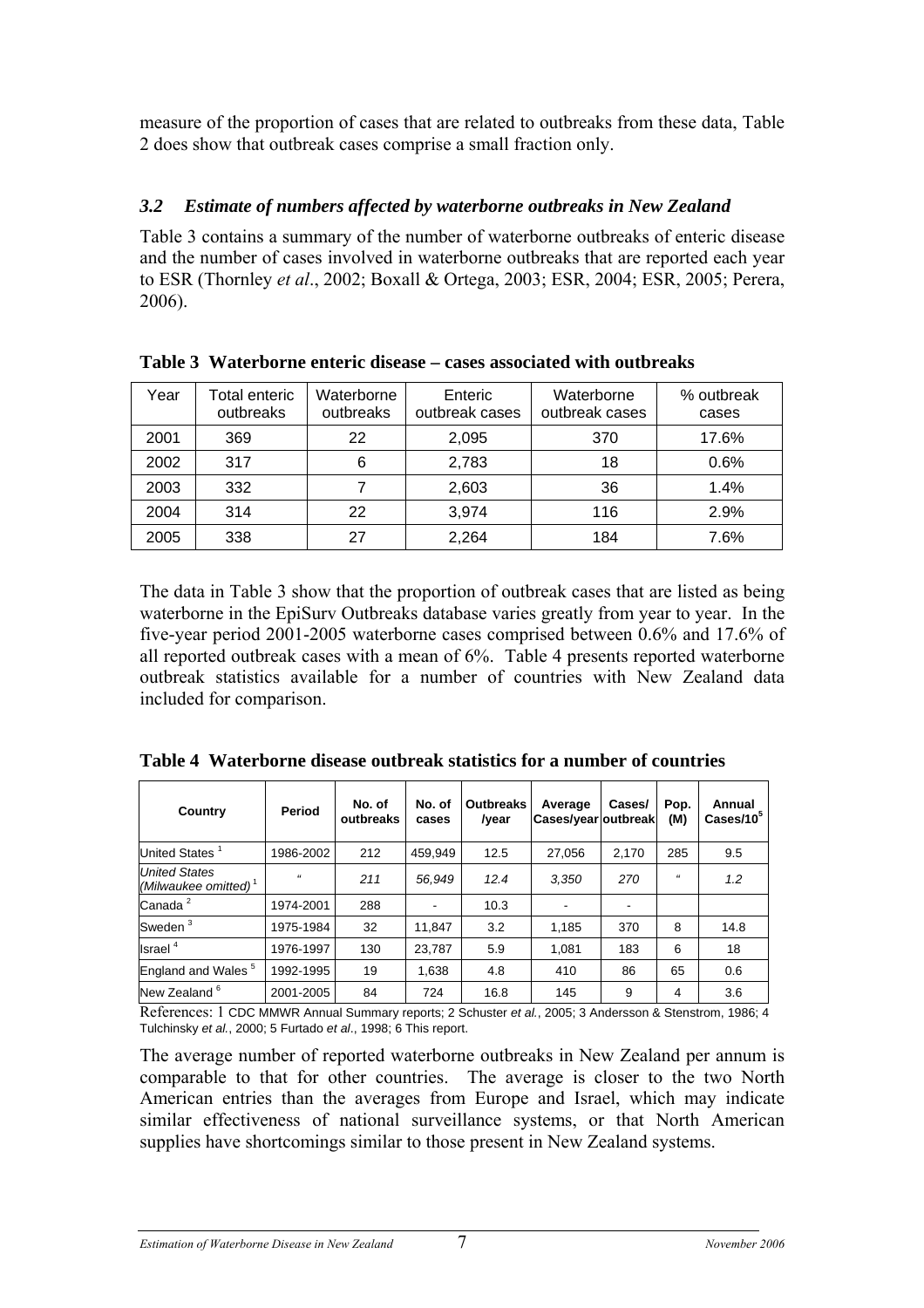The cases:outbreak ratio provides an indication of the size of communities in which outbreaks are occurring, or if larger communities are involved, the fraction of the population affected. The effect of the single outbreak in Milwaukee can be seen from this ratio. New Zealand's ratio is very low, consistent with small supplies being the primary source of outbreaks, and possibly a greater proportion of small communities in New Zealand. Data from the USA implicate protozoa as important pathogens in waterborne disease outbreaks. In five of the eight MMWR annual summaries covering the years from 1986 to 2002, protozoa have been responsible for 50% or more outbreaks with identifiable, non-chemical causes. Overall, 49% of outbreaks between 1986 and 2002 for which there was a known non-chemical cause were due to protozoa. *Cryptosporidium* and *Giardia* were the two most frequently identified causative agents of outbreaks during this period. The information in Table 1 indicates that while outbreaks due to protozoa do occur in New Zealand, amongst the reported waterborne outbreaks *Campylobacter* is a more frequently identified causative organism.

The important part the protozoa play in waterborne outbreaks in the USA may well be linked to their greater resistance to treatment processes. In New Zealand, chlorine is the most widely used disinfectant, and is capable of inactivating *Giardia* provided the dose is adequate. However, lapses in maintenance of the chlorine level weaken this barrier to the organism. *Cryptosporidium*, on the other hand, is resistant to chlorine and must either be treated with a more powerful disinfectant, or physically removed from the water. To protect consumers against these organisms adequate treatment systems must be in place and they must be performing at a satisfactory level. Achievement of these two requirements in New Zealand's drinking-water supplies is the purpose of Section 5 of the DWSNZ:2005.

#### **4 Endemic waterborne disease**

Deriving a reliable estimate of the national burden of endemic waterborne disease in New Zealand has hitherto not been attempted and is the subject of a current research project. However, the burden of endemic waterborne enteric disease is the focus of international attention at present, with the 2006 supplementary issue of the Journal of Water and Health being devoted to the subject. In this issue the various methods that can be used to estimate the risk or burden of waterborne enteric disease were described and the published literature reviewed:

- Observational studies (disease surveillance or ecologic surveys)
- Analytical epidemiological studies (cohort, case-control etc.)
- Risk assessment.

Craun & Calderon (2006) reported on a workshop held in the USA comprising many of the national waterborne disease experts. The workshop evaluated in detail the two main approaches used to attribute sources of infection, and hence estimate the burden of waterborne disease.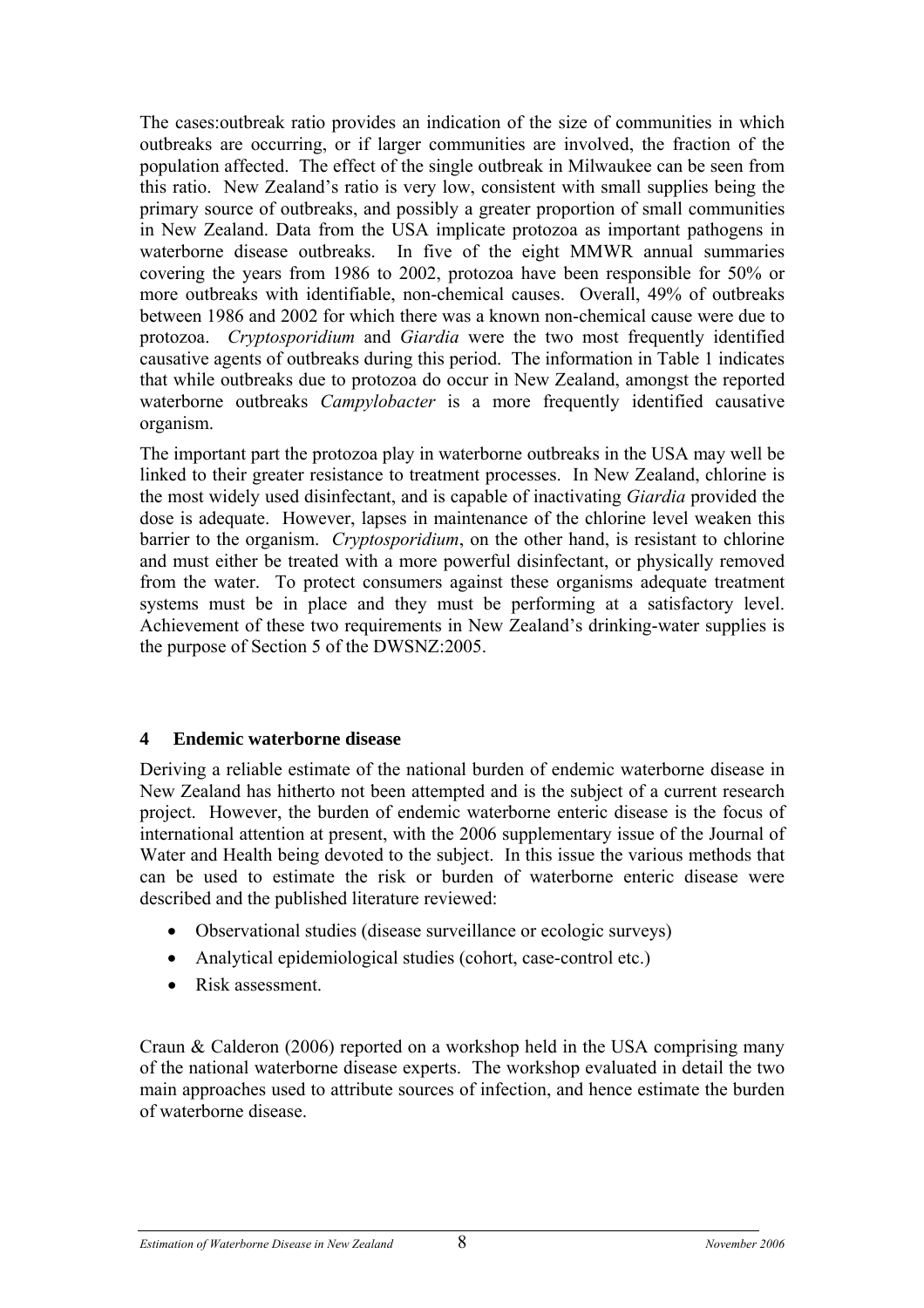# *Epidemiological ("top down") approach*

The epidemiological approach uses information from the human population to derive sources of infection for cases. This approach utilises various types of epidemiologic study, such as case-control and cohort studies, to inform the attribution of sources of infection.

# *Risk assessment ("bottom up") approach*

The risk assessment approach uses information about the prevalence of hazards in potential sources of infection (*e.g.* waterborne microbial hazards) with consumption data to determine exposures to estimate the risk of contracting waterborne GID.

Both of these approaches could be informed by microbial risk assessments and GID surveillance data, particularly regarding the relative importance of the various pathogens that cause waterborne GID. However, risk estimates based on pathogenspecific data will under-estimate the overall risk attributable to drinking-water because the total risk comprises the risk from all of the waterborne pathogens present in the drinking-water. The workshop recommended that microbial risk assessments be carried out for the pathogens most commonly associated with waterborne outbreaks (*i.e. Campylobacter*, *Cryptosporidium*, *E. coli* O157, *Giardia*, norovirus and *Shigella*).

Disease surveillance data can be used to estimate the burden of GID and possibly estimate GID attributable to various exposures such as food and drinking-water. The workshop recommended that waterborne GID be estimated using a method similar to that used by Mead *et al*. (1999) for the US population. Estimates for New Zealand using this approach are described in Section 4.2.

The following important data gaps were identified by the workshop: identification of pathogens causing endemic disease, development of a scheme to categorise water systems in terms of specific risks, and risks associated with sensitive sub-populations, groundwater, distribution system contamination, individual household supplies and secondary transmission of disease.

Following the risk assessment approach, Messner *et al*. (2006) estimated the mean incidence of GID in the USA that was attributable to drinking-water to be 0.06 cases per person-year (95% credible interval of  $0.02 - 0.12$ ), which represents 8.5% of all GID cases in the population served by community water supplies.

Following the epidemiological approach, Colford *et al*. (2006) estimated the risk of GID attributable to drinking-water in the USA to be 12% (median AR%) for the immunocompetent population. The risk was lower for supplies using groundwater than surface water.

The annual incidence of GID in the US has been estimated as 6,000 per 100,000 population (Messner *et al*., 2006).

# *4.1 Evidence of endemic waterborne enteric disease in New Zealand*

There have been a number of studies that have investigated the relationship between drinking-water quality and GID in New Zealand.

Duncanson *et al*. (2000) conducted an ecological study to examine the relationship between the incidence of notified cryptosporidiosis and the microbiological quality of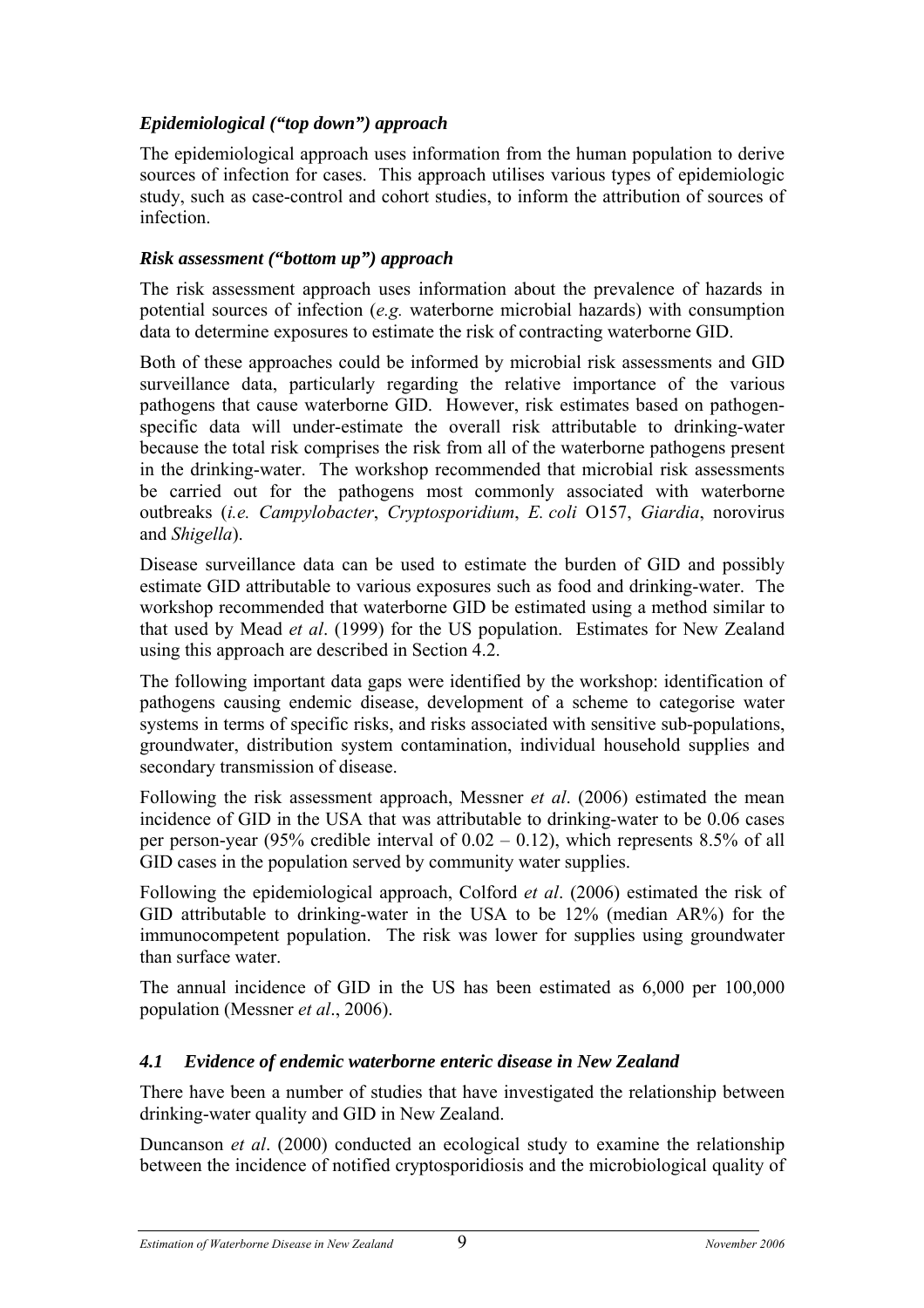the cases' community drinking-water supply, as estimated by the drinking-water grading. The lowest mean rates of notified cryptosporidiosis were observed in communities served by drinking-water with completely satisfactory public health grading. There was an increased trend in cryptosporidiosis rates as the drinking-water grades declined in quality (refer to Figure 1). While this was an ecological study and therefore unable to attribute causation, the study concluded that better drinking-water quality is likely to be associated with health benefits at the population level.



**Figure 1. Cryptosporidiosis rate in relation to drinking-water grade.** 

Fig. 1. Rates of notified cryptosporidiosis per 100,000 population in New Zealand June 1996-August 1998 by source and plant component of the public health grading of community drinking water supply where A = very satisfactory, B = satisfactory, C = marginal, D = unsatisfactory, E = very unsatisfactory and u=ungraded. Log scale on Y axis. Error bars indicate standard error. Data source NZ Ministry of Health.

Sloan (1990) conducted a correlational study in Whangarei to determine whether the source of *Giardia* in the city was waterborne (Sloan, 1990). The incidence of giardiasis in the population served by the untreated water supply was higher than in the remainder of the city that was served by filtered and chlorinated water (relative risk 2.77, CI95% 1.38 - 5.56). *Giardia* cysts were subsequently detected at concentrations of between 13 and 18 cysts/100L in the water from the water in the untreated distribution zone.

Fraser & Cooke (1991) conducted a cohort study to determine the incidence of laboratory-confirmed giardiasis in Dunedin. The incidence of giardiasis was higher  $(RR = 3.3; Cl<sub>95%</sub> = 1.1 – 10.1)$  in the area of Dunedin where the drinking-water contained no effective protozoal treatment (*i.e.* 23 *μ*m filtration and chlorination only) compared with the remainder of the city, whose water was fully treated (*i.e.* coagulation, flocculation, dual media filtration and chlorination).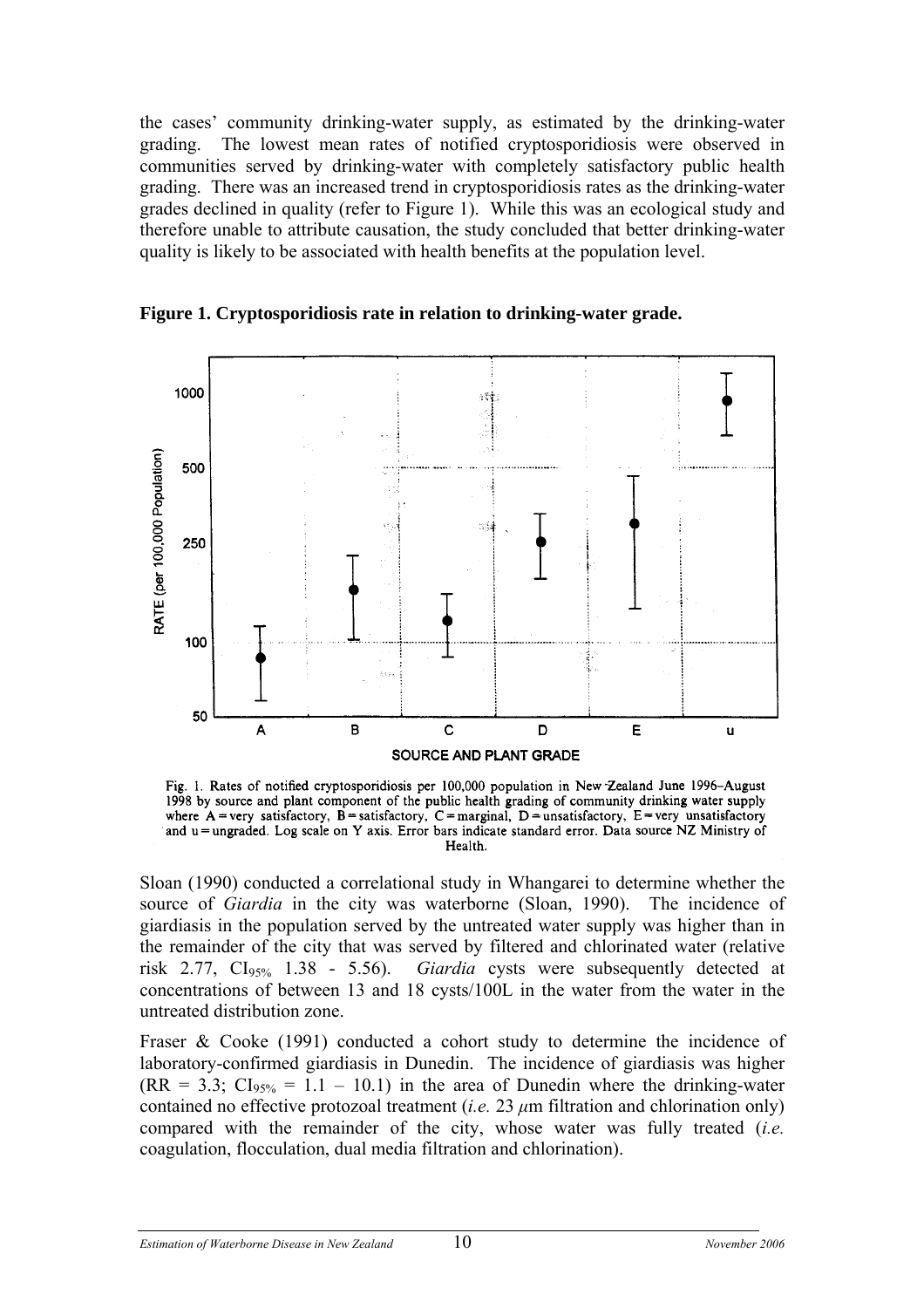Ikram *et al*. (1994) conducted a case-control study on 100 laboratory-diagnosed campylobacteriosis cases notified in Christchurch during the 1992-3 summer and controls of the same age and gender selected by the same medical practitioner. Drinking water from a non-urban supply  $(OR = 2.70; Cl<sub>95%</sub> = 0.89 - 8.33)$  was among the risk factors although was not significant at the 95% confidence level. However, drinking water from another town supply was not a risk factor (OR =  $0.56$ ; CI<sub>95%</sub> =  $0.12 - 1.85$ ).

A case-control study conducted on 621 campylobacteriosis cases notified in four urban centres between June 1994 and February 1995 and controls matched for age group, gender and area (Eberhart-Phillips *et al*., 1997). Two drinking-water exposures were identified as risk factors: having a home roof water supply  $(OR =$ 2.20;  $CI<sub>95%</sub> = 1.04 - 4.62$  and drinking non-city water outside the home within 10 days of the onset of symptoms (OR =  $1.63$ ; CI<sub>95%</sub> =  $1.17 - 2.27$ ).

A case-control study was conducted on under-five year-olds in the Auckland region using 69 giardiasis cases and 98 controls (Hoque *et al*., 2003). Use of drinking-water other than from the Auckland metropolitan supply (adjusted OR = 8.6;  $CI<sub>95%</sub>$  = 3.5 – 21.2) and consumption of water away from home (adjusted OR = 4.7;  $CI<sub>95%</sub> = 2.2 -$ 10.1) were associated with increased giardiasis. A population attributable risk (PAR) of 57.8% was reported for the consumption of drinking-water other than from the Auckland metropolitan supply.

Ball *et al*., (2003) conducted a multi-centre cohort study to investigate the relationship between drinking-water quality and GID in primary school children. Children attending schools served by a community drinking-water supply of poor microbiological quality (Dd – Ee grades) were found to have a higher risk of GID  $(RR = 1.26; Cl<sub>95%</sub> = 0.97 - 1.63)$  than those served by microbiologically compliant  $(Aa - Cb \text{ grades})$  supplies.

Close *et al*., (submitted) compared the number of cases of GID from the region of Canterbury encompassing dairying within major irrigation schemes with two comparison groups: those resident in dairying areas without irrigation (CG1) and those resident in the rest of Canterbury (CG2). An increase in the age-standardised rates of notified campylobacteriosis  $(RR = 1.51; Cl<sub>95%</sub> = 1.31-1.75)$  and cryptosporidiosis (RR = 2.08;  $CI<sub>95%</sub> = 1.55-2.79$ ) was shown relative to CG1. An increase in the age-standardised rates of notified campylobacteriosis  $(RR = 1.51)$ ;  $CI<sub>95%</sub> = 1.33-1.72$ , cryptosporidiosis  $(RR = 5.33; Cl<sub>95%</sub> = 4.12-6.90)$  and salmonellosis (RR = 2.05;  $CI<sub>95%</sub> = 1.55-2.71$ ) was shown relative to CG2.

In conclusion, drinking water of poor microbiological quality, low public health grading or that receives inadequate treatment has been demonstrated to contribute to the burden of GID in New Zealand. While no epidemiological studies have been carried out to derive the national burden of GID from contaminated drinking-water, population attributable risks have been derived for some communities.

#### *4.2 Estimated burden of endemic waterborne enteric disease in New Zealand*

Two estimations of the burden of endemic waterborne GID in New Zealand are available. These are described below, with preliminary estimates from additional work in progress.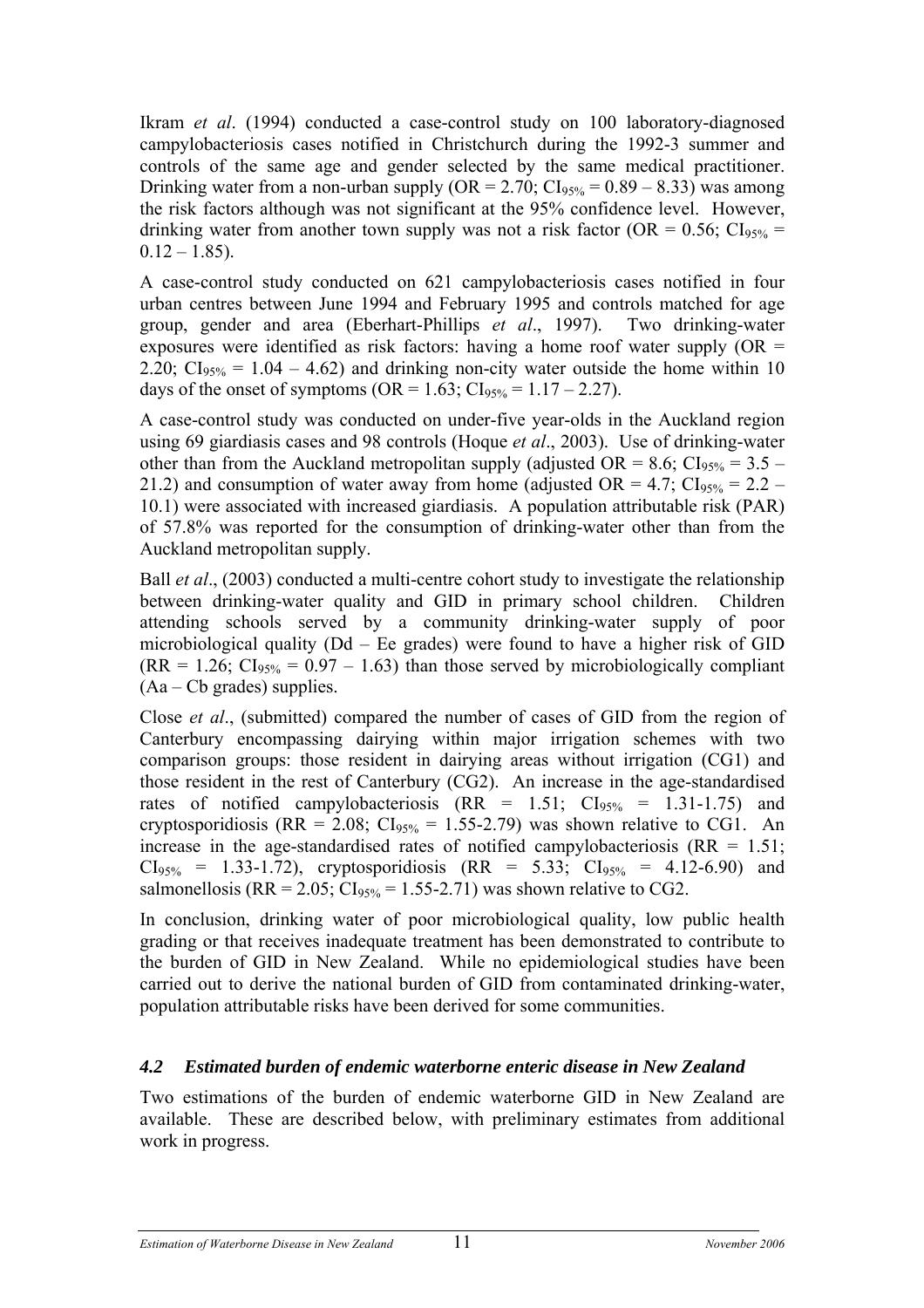#### **"Top down" approach.**

An estimate of overall infectious intestinal disease burden, and the foodborne component, was published in 2000 (Lake *et al*., 2000; Scott *et al.*, 2000), largely based on notified diseases data from 1998 and hospitalisation data from 1997. This study estimated the ratio between these reported cases, and the unreported community cases by using ratios derived from a large prospective UK study (Wheeler *et al*., 1999). This study investigated a large cohort to determine the overall numbers of gastrointestinal diseases cases, obtained faecal samples from all of them to try to identify the pathogen, and identified the cases which did visit their GP as a result of the illness. This was considered to be the most rigorous study available, and the most applicable to the New Zealand situation. The UK study estimated that salmonellosis and campylobacteriosis were under-reported by factors of 3.2 and 7.6 respectively, and an intermediate factor of five was used for yersiniosis and shigellosis. For more severe illnesses, such as those caused by infection with *Listeria monocytogenes*, Lake *et al.*, (2000) assumed that no unreported cases occurred. The incidence of nonnotifiable enteric diseases, especially those caused by viruses, were estimated from either the UK study or outbreak data.

Overall, the annual prevalence of ten infectious intestinal diseases (chosen because foodborne transmission makes up a substantial part of their aetiology) was estimated as 199,000 cases. By using estimates of the percentage attributable to foodborne transmission, the number of foodborne cases was estimated as 119,000.

To estimate the overall prevalence of infectious intestinal disease, additional estimates for illnesses caused by pathogens not usually transmitted by food, such as *Cryptosporidium, Giardia*, and several other types of virus (usually transmitted person to person), were added. This gave an additional estimated approximately 140,000 cases. Finally, the UK study found that for over half the ill people in the cohort, no pathogen was identified in the faecal sample. If the same is true in New Zealand, then there was estimated to be an additional approximately 487,000 people in this category. Overall, there could be up to 823,000 cases of infectious intestinal disease each year in New Zealand. Although this number was based on many substantial assumptions, it represented the best estimate at the time.

This approach was adapted by Rosevears (2004) to estimate the number of cases and burden of illnesses associated with drinking-water. Using notification data from 2004 for the illnesses: campylobacteriosis, infection with *E. coli* O157, cryptosporidiosis, giardiasis, salmonellosis, yersiniosis, toxins (algal) and viruses (including Hepatitis A), this study used the same multipliers and further information to estimate the number of cases of these illnesses per annum, and then assigned a percentage to waterborne transmission (the highest was cryptosporidiosis which was assigned as being 30% waterborne). This report estimated the burden of waterborne illness to be approximately 18,000 cases, the largest component of which was *ca.* 12,000 cases of campylobacteriosis.

The notified enteric disease risk factor information reported for cases and held in EpiSurv has been examined by Ball (2006) in an attempt to derive the burden of GID from drinking-water. The proportion attributed to drinking-water was estimated to be between 4.1% and 37%, although the reliability of this method is questioned by the author because of the erratic nature of risk factor reporting in EpiSurv. However, the lower estimate of 4.1%, which was based on notified cases for which drinking-water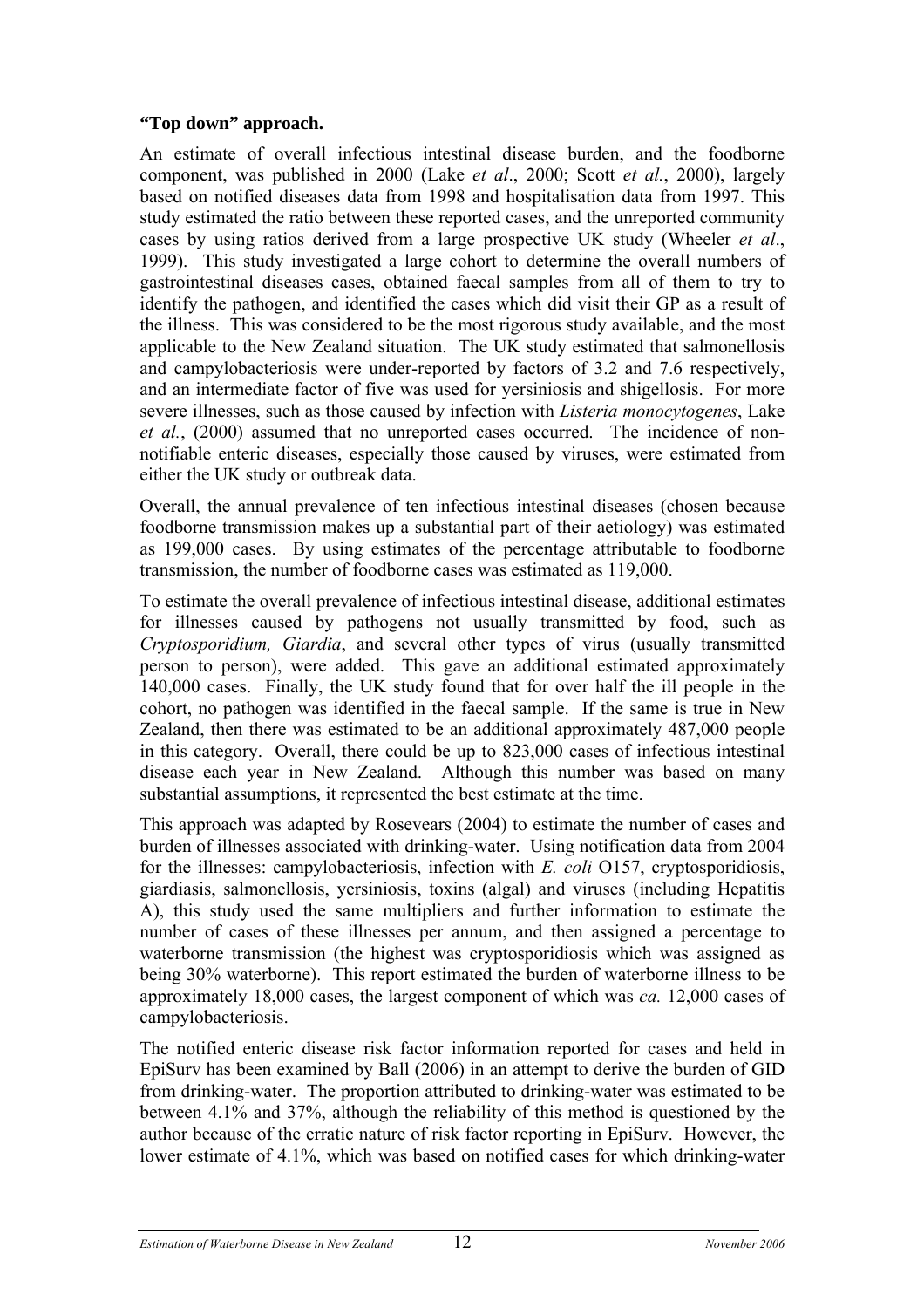was the likely or sole risk factor, may serve as a conservative estimate of the national burden of drinking-waterborne GID.

Using the estimate of 823,000 for the annual number of all GID cases derived by Lake *et al.* (2000) and the lowest estimate for the risk attributed to drinking-water derived by Ball (2006) of 4.1%, the annual number of GID from drinking-water can be estimated at 33,743. Using the 2000 census population estimate of 3,842,800 the annual rate of GID from drinking-water can be estimated at 878/100,000.

For comparison, using the rate of notified enteric disease for 2000 of 378 cases/100,000 (Sneyd *et al*., 2002), 4.1% - 37% waterborne represents 15.5 – 140 cases/100,000. The main point of note is that the actual disease rates are considerably higher than is indicated by the disease notification system.

#### **"Bottom up" approach.**

Close *et al*., (2006) used a Monte Carlo simulation-based risk assessment to derive the risk of waterborne *Campylobacter* infection from drinking untreated drinking-water from shallow unconfined groundwater underlying dairying with border-strip irrigation in Canterbury. The probability of infection on any given day during the irrigation season was estimated to be between 0.0042 and 0.0050, which translates to an average risk of infection of 54% - 60% for the irrigation season. This estimate was backed up with epidemiological evidence from notified GID in the same district (Close *et al*., submitted).

A preliminary risk assessment has been carried out using the pathogen concentration data from the five recreational water sites in the survey conducted for the Freshwater Microbiology Research Programme that also served as source waters for community drinking-water supplies (McBride *et al*., 2002). Concentrations of *Salmonella*, *Campylobacter*, *Giardia* cysts and *Cryptosporidium* oocysts were obtained for samples from each of the five sites at fortnightly intervals for 15 months. The  $@Risk$ software package (Pallisade Corp., NY) was used to obtain best-fit probability distributions for the pathogen concentrations. However, only *Campylobacter* was present in a sufficiently high proportion of samples for a robust distribution to be fitted, this being a logistic distribution with parameters of  $\alpha$  = 78.053 and  $\beta$  = 155.13.

Using a fixed value for daily (unboiled) drinking-water intake of 1 litre per person per day, and probability of infection (*Pd*) by *Campylobacter* (*β*-Poisson infectious dose model:  $\alpha = 0.145$ ; ID<sub>50</sub> = 986), the mean risk of infection was estimated to be 0.2289, per person day for untreated water. This is converted to an annual risk of infection by application of the following formula:  $P = 1-(1-P_d)^{365}$ .

However, the risk of waterborne GID will decrease as an increasing level of water treatment is applied. Estimates of the risk of waterborne GID corresponding to treatment that removes 1 to 5 logs (*i.e.* 90% to 99,999%) of the pathogens present in the source water are shown in Table 5.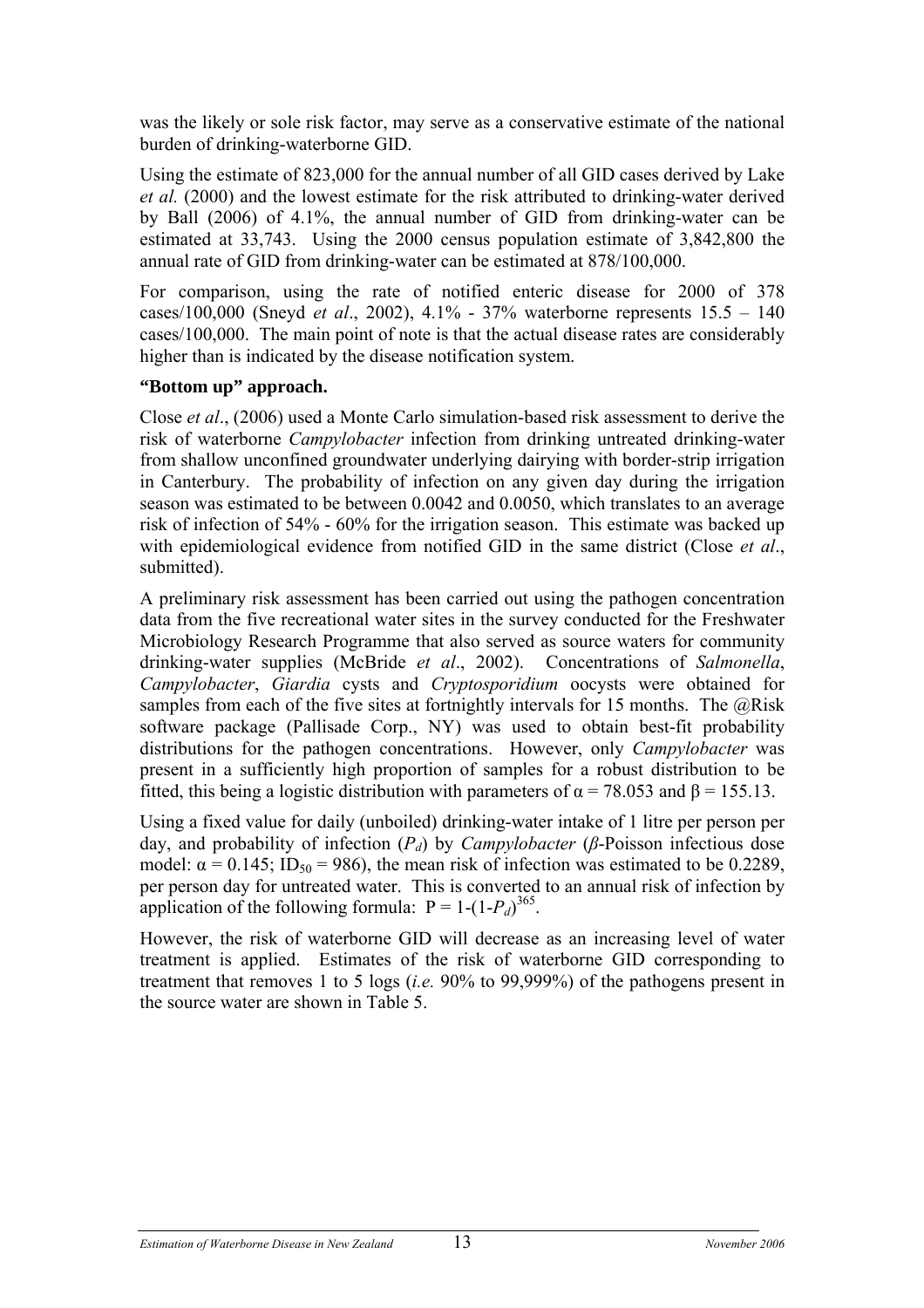| <b>Water Treatment</b> | Estimated risk of <i>Campylobacter</i> infection |                           |  |  |
|------------------------|--------------------------------------------------|---------------------------|--|--|
|                        | Mean daily individual risk                       | Annual risk (per 100,000) |  |  |
| None                   | 0.2289                                           | 100,000                   |  |  |
| 1 log                  | 0.098                                            | 100,000                   |  |  |
| $2$ log                | 0.0221                                           | 99,440                    |  |  |
| $3$ log                | 0.0027                                           | 41,836                    |  |  |
| 4 log                  | 0.0003                                           | 5,299                     |  |  |
| 5 log                  | 0.0001                                           | 543                       |  |  |

**Table 5 Estimated risk of waterborne infection following various water treatment efficacies (expressed as log removals)** 

While the risk of *Campylobacter* infection clearly diminishes as the degree of drinking-water treatment increases, it is not known how many log reductions of *Campylobacter* are achieved by conventional treatment. This is because bacteriological assessments are normally measured using indicator bacteria such as coliforms and *E. coli* rather than pathogens. Results from Nokes (2006), indicates that full conventional water treatment achieves at least a 5-log reduction of coliforms. Given that *Campylobacter* is more sensitive to chlorination than *E. coli* and other coliforms, one would expect the same treatment to achieve more than a 5-log reduction of *Campylobacter*. Without such information, it is not feasible to estimate the risk of *Campylobacter* infection from treated drinking-water.

However, an assessment can be made of the burden of campylobacteriosis from untreated registered drinking-water supplies upon the following assumptions:

- All people on such supplies will become infected at least once during the course of a year (derived from Table 5).
- 30% of *Campylobacter* infections give rise to campylobacteriosis (WHO, 2004).
- 60,930 people were served by registered community drinking-water supplies derived from surface waters that received no recognised bacteriological treatment during 2005.

From these assumptions it can be deduced that *ca.* 18,000 campylobacteriosis cases would have arisen from registered water supplies during 2005. Further campylobacteriosis cases could be expected to arise from ingestion of unregistered or individual water supplies. The estimate of a further 23,000 cases is based on the following assumptions:

• A further 460,000 people were served by unregistered or individual water supplies, which are split evenly between surface water, roof water and groundwater supplies, half of which are estimated to be untreated.

These estimates represent a fraction of waterborne GID cases because account also needs to be taken of:

- campylobacteriosis contracted via ingestion of untreated roof water and groundwater;
- campylobacteriosis contracted via ingestion of water following various drinking-water treatments and;
- other waterborne diseases.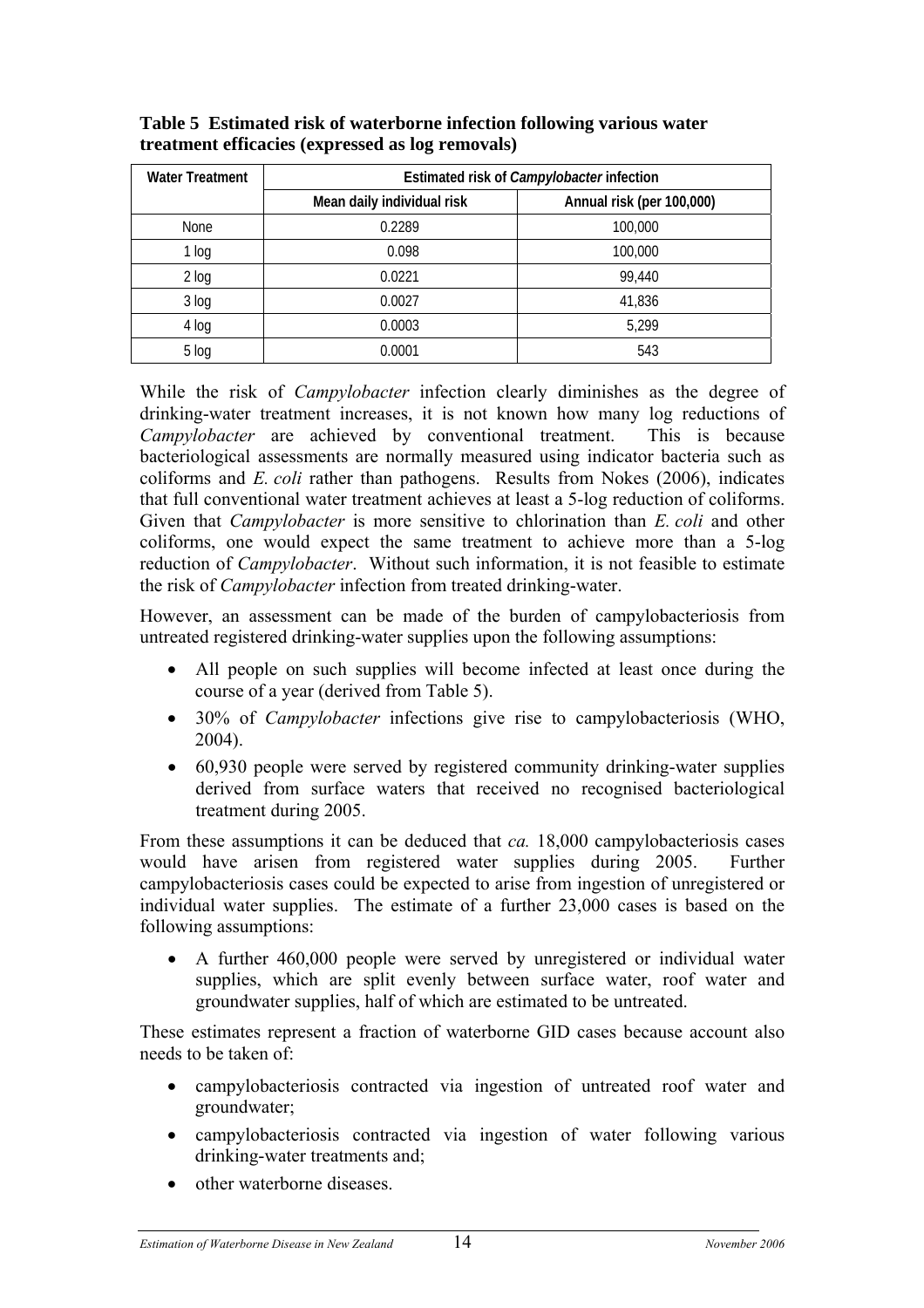Consequently, should the assumptions behind these estimates be accurate then the national burden of GID would be higher than estimated using the "top down" approach. However, we are not yet in a position to make a more complete estimate of the national burden of waterborne GID.

# **5 The Protective Effect of Drinking-water Standards**

The protective effect of applying drinking-water standards has been demonstrated in Israel. Disease data from Israel over the period from 1976 to 1997 shows the impact more stringent drinking water standards can have on the percentage of total cases gastrointestinal disease attributable to drinking water. The figures are shown in Table 6.

|                                                   | Year    |         |         |         |         |  |
|---------------------------------------------------|---------|---------|---------|---------|---------|--|
|                                                   | 1976-80 | 1981-85 | 1986-90 | 1991-95 | 1996-97 |  |
| Waterborne GID cases                              | 10,084  | 11,457  | 1,986   | 260     |         |  |
| <b>Total GID Cases</b>                            | 25,576  | 25,523  | 8,983   | 5,770   | 2,632   |  |
| Percentage of total cases<br>that were waterborne | 39%     | 45%     | 22%     | 5%      | 0%      |  |

#### **Table 6 Total and waterborne GID in Israel**

More stringent water regulations, which amongst other things introduced compulsory chlorination, came into effect in early 1989.

It is not possible to conduct a New Zealand comparison analogous to that carried out using Israeli data because until this year there was no distinction made between food and water in the source of infection field in EpiSurv. However, Duncanson *et al*. (2000) demonstrated an increasing trend in cryptosporidiosis rates as the drinkingwater grades declined in quality (refer to Figure 1), which suggests that the overall waterborne disease rate would decrease as the level of drinking-water treatment improved.

Experience has also shown that interventions in improving access to safe water favour the lower socio-economic population in particular, whether in rural or urban areas, and can be an effective part of poverty alleviation strategies (WHO, 2004).

#### **6 Conclusions**

There is ample evidence of waterborne disease outbreaks in New Zealand to indicate a significant risk of contracting GID from drinking-water that is untreated or inadequately treated. An average of 16.8 waterborne outbreaks (range from 6 to 27) occur annually, affecting an average of 145 cases/year (range from 18 to 370). While the largest reported waterborne outbreak affected 3,500 people (Queenstown, 1984), the size of most outbreaks is small, averaging nine cases per outbreak in 2000-2004, and is smaller than any other countries for which data are available. This probably reflects the larger contribution of water supplies serving small communities in New Zealand compared to most other developed countries. This is in keeping with the relatively poor compliance with the DWSNZ of the small community drinking-water supplies compared to that of the larger community supplies.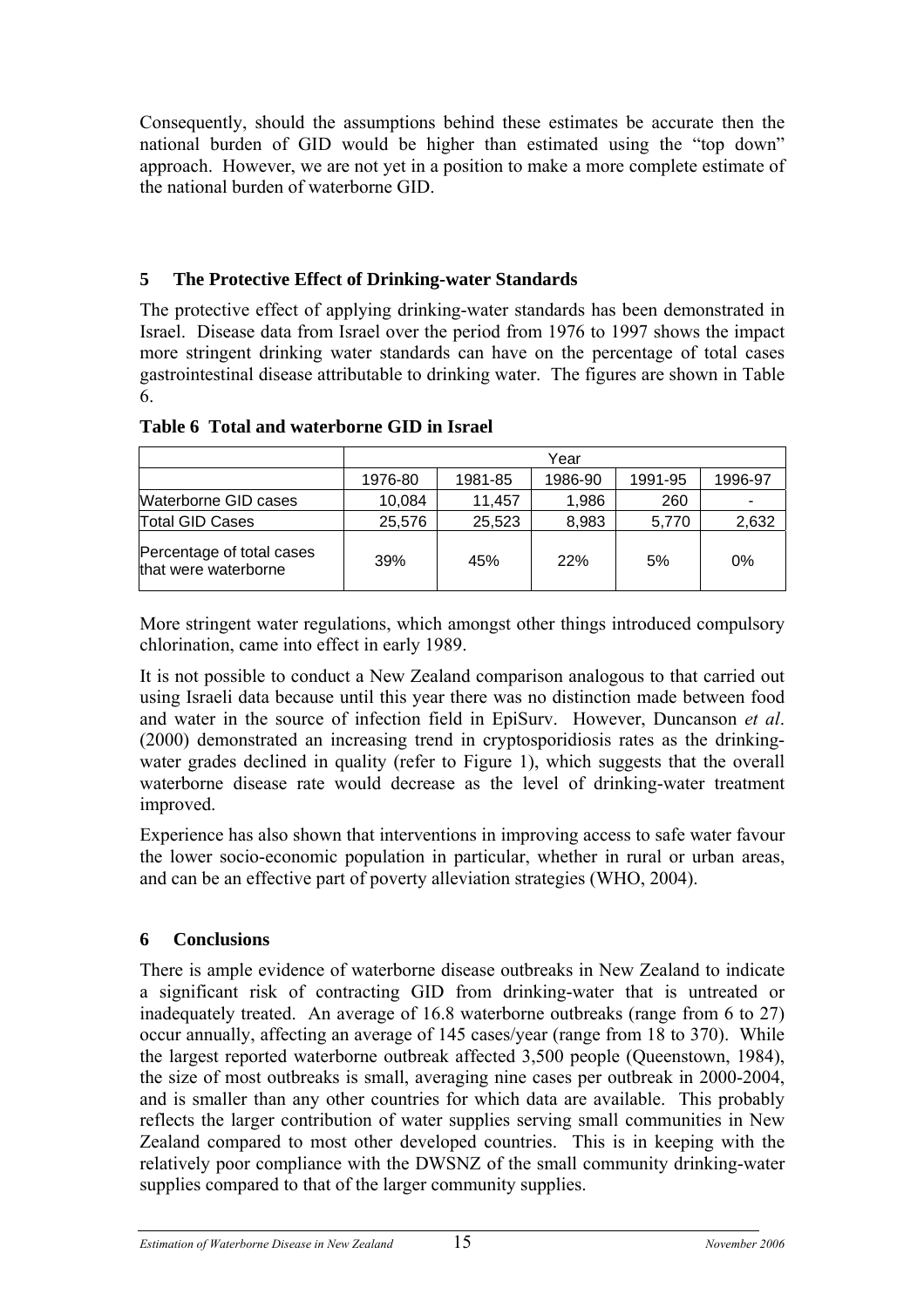The occurrence of endemic waterborne gastro-intestinal disease in New Zealand has been demonstrated by a number of epidemiological studies.

Based on currently available data, estimates of the burden of endemic drinkingwaterborne gastro-intestinal disease are of the order of *ca.* 18,000 and 34,000 cases per annum. Preliminary results from work in progress suggest that this is an underestimate.

There is broad international consensus for the minimum bacteriological drinkingwater standard of <1 *E. coli*/100mL or <1 FC/100mL, which is the standard applied in New Zealand.

The DWSNZ uses the WHO drinking-water guideline minimum bacteriological value of <1 *E. coli*/100mL, as do most developed countries.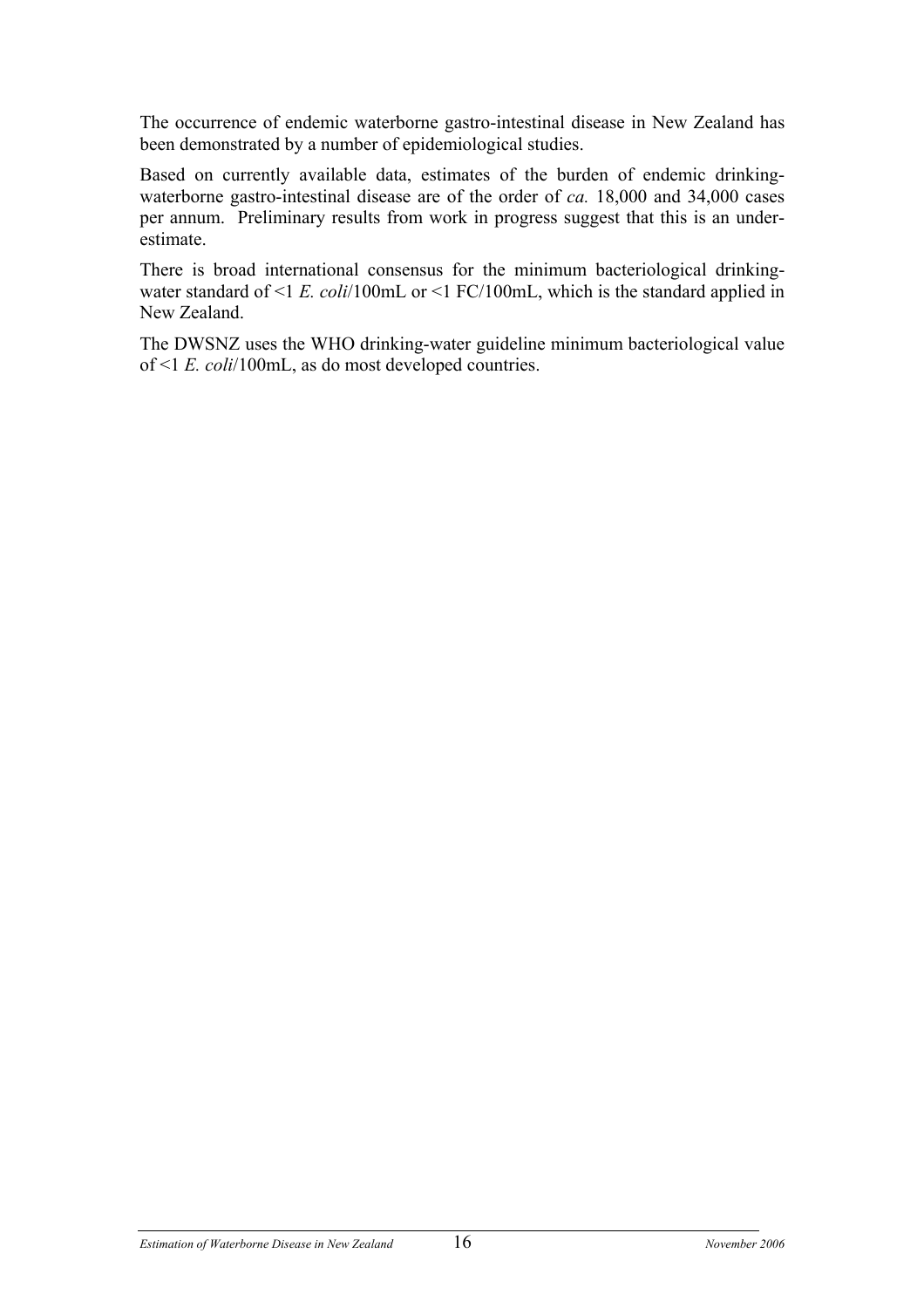# **7 References**

Andersson Y; Stenström TA. (1986). Waterborne outbreaks in Sweden – causes and etiology. *Wat. Sci. Tech.* 18(10):185-190.

Anon. (1992). Outbreak of campylobacteriosis in Hawkes Bay. CDNZ 92(1):11-12.

Ball A. (2006). Estimating the burden of drinking-water-borne disease: interim report. ESR Report FW05120, Christchurch.

Ball A; Weinstein P; Woodward; AJ; Grimwood K; Read D; Nokes CJ; Gregor JE; Salmond C. (2003). Quality of drinking-water and its relation to gastrointestinal disease in children. *Epidemiology.* 14(5):S70-71.

Bohmer P. (1997). Outbreak of campylobacteriosis at a school camp linked to water supply. NZ Public Health Rep. 4(8):58-59.

Boxall N; Ortega J. (2003). Annual summary of outbreaks in New Zealand. Report FW0326, ESR, Wellington.

Brieseman M; Hill S; Holmes J; Giles S; Ball A. (2000). A series of outbreaks of food poisoning? NZ Med. J. 113(1104):54-56.

Brieseman MA (1987). Town water supply as the cause of an outbreak of *Campylobacter* infection. NZ Med. J. 100(8 Apr):212-213.

Close M; Dann R; Ball A; Pirie R; Savill M; Smith Z. (submitted to J. Water Health) Microbial groundwater quality and its health implications from a border-strip irrigated dairy farm catchment, South Island, New Zealand.

Colford JM; Roy S; Beach MJ; Hightower A; Shaw SE; Wade TJ. (2006). A review of household drinking water intervention trials and an approach to the estimation of endemic waterborne gastroenteritis in the United States. *J. Water Health.* 4(Suppl. 2):71-88.

Craun G; Calderon RL. (2006). Workshop summary: estimating waterborne disease risks in the United States. *J. Water Health.* 4 (Suppl. 2):241-253.

Craun GF; Hubbs SA; Frost F; Calderon RL; Via SH. (1998). Waterborne outbreaks of cryptosporidiosis. *J. Am. Water Works Assoc.* 90(9):81-91.

Duncanson M; Russell N; Weinstein P; Baker M; Skelly C; Hearnden M; Woodward A. (2000). Rates of notified cryptosporidiosis and quality of drinking water supplies in Aotearoa, New Zealand. *Water Res.* 34(15):3804-3812.

Eberhart-Phillips J; Walker N; Garrett N; Bell D; Sinclair D; Rainger W; Bates M. (1997). Campylobacteriosis in New Zealand: results of a case-control study. J. Epidemiol. *Comm. Health.* 51:686-691.

ESR. (2004). Annual summary of outbreaks in New Zealand 2003. Report FW0419, ESR, Wellington.

ESR. (2005). Annual summary of outbreaks in New Zealand 2004. Report FW0543, ESR, Wellington.

ESR. (2006). Annual summary of outbreaks in New Zealand 2005. Report FW0621, ESR, Wellington.

Fraser GG; Cooke KR. (1991). Endemic giardiasis and municipal water supply. Am. *J. Publ. Health.* 81(6):760-762.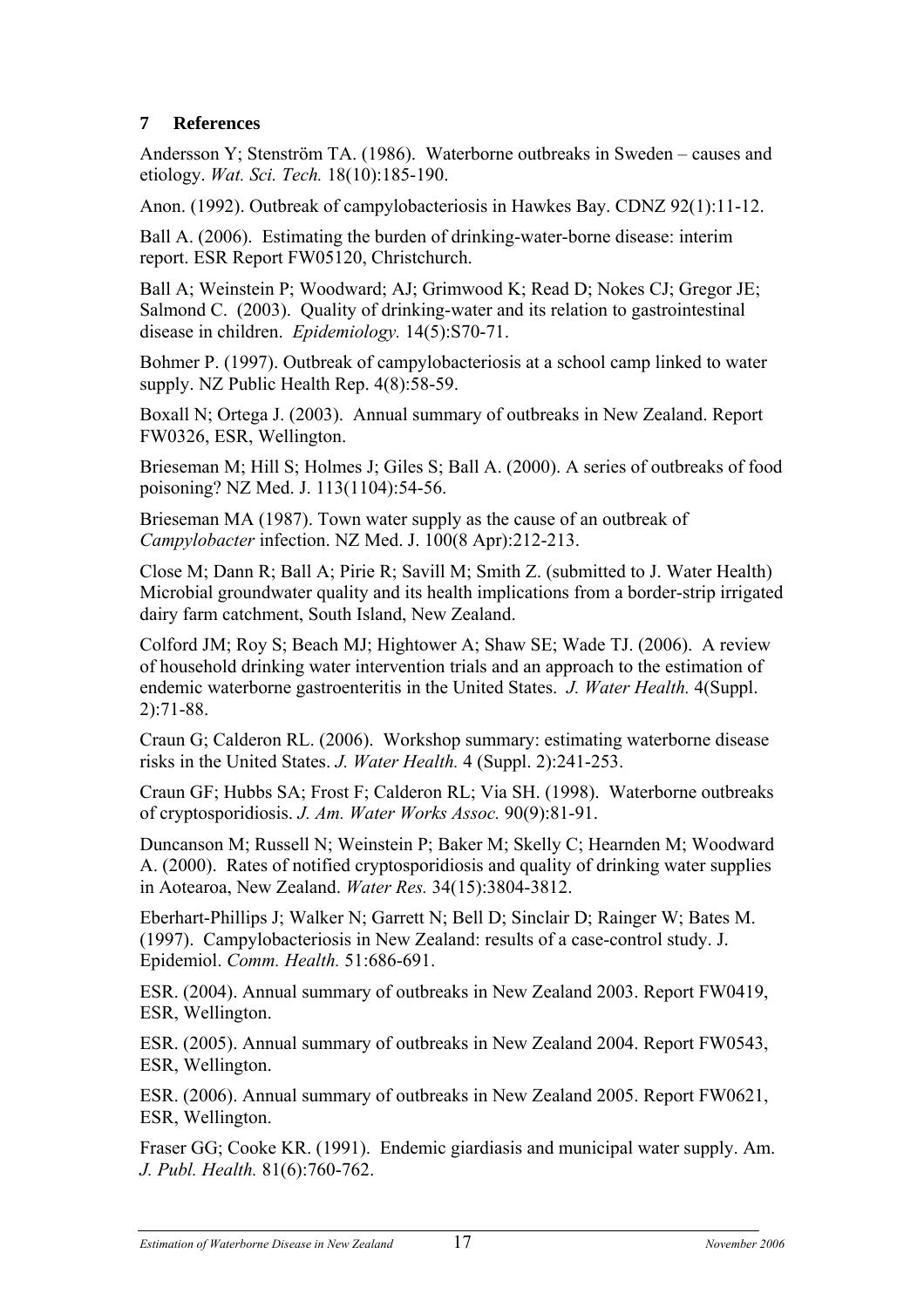Furtado C; Adak GK; Stuart JM; Wall PG; Evans HS; Casemore DP. (1998). Outbreaks of waterborne infectious intestinal disease in England and Wales, 1993- 1995. *Epidemiol. Infect.* 121(1):109-119.

Holmes J. (1996). Outbreak of campylobacteriosis linked to water supply chlorination failure. NZ Public Health Rep. 3(4):29.

Hoque ME; Hope VT; Scragg R; Kjellstrom T. (2003). Children at risk of giardiasis in Auckland: a case-control study. *Epidemiol. Infect.* 131(1):655-662.

Hrudey SE; Payment P; Huck PM; Gillham RW; Hrudey EJ. (2003). A fatal waterborne disease epidemic in Walkerton, Ontario: comparison with other waterborne outbreaks in the developed world. Water Sci. Technol. 47(3):7-14.

Hunter PR; Quigley C. (1998). Investigation of an outbreak of cryptosporidiosis associated with treated surface water finds limits to the value of case control studies. *Commun. Dis. Public Health.* 1(4): 234-238.

Ikram R; Chambers S; Mitchell P; Brieseman MA; Ikram OH. (1994). A case-control study to determine risk factors for *Campylobacter* infection in the summer of 1992-3. *NZ Med. J.* 107(988):430-432.

Inkson I. (2002). Campylobacteriosis outbreak traced to a school water supply. Water and Health. Issue 10. ESR, Christchurch.

Jarman J; Henneveld L. (1993). *Campylobacter* outbreak at a Northland camp. CDNZ 93(5):66-68.

Lake RJ; Baker MG; Garrett N; Scott WG; Scott HM. (2000). Estimated number of cases of foodborne infectious disease in New Zealand. *NZ Med. J.* 113(1113):278- 281.

Lees A. (1996). Campylobacteriosis outbreak linked to chlorination failure. Water Wastes N.Z. 93(Jul):30,39.

McBride G; Till D; Ryan T; Ball A; Lewis G; Palmer S; Weinstein P. (2002). Freshwater Microbiology Research Programme. Pathogen occurrence and human health risk assessment analysis. Ministry for the Environment & Ministry of Health, Wellington.

MacKenzie WR; Hoxie NJ; Proctor ME; Gradus MS; Blair KA; Petterson DE; Kazmierczak JJ; Addiss DG; Fox KR; Rose JB; Davis JP. (1994). A massive outbreak in Milwaukee of *Cryptosporidium* infection transmitted through the public water supply. New Engl. J. Med. 331(3):161-167.

Mead PS; Slutsker L; Dietz L; McCaig LF; Bresee JS; Shapiro C; Griffin PM; Tauxe RV. (1999). Food related illness and death in the United States. *Emerg. Infect. Dis.* 5(5):607-625.

Messner M; Shaw S; Regli S; Rotert K; Blank V; Soller J. (2006). An approach for developing a national estimate of waterborne disease due to drinking water and a national estimate model application. *J. Water Health.* 4 (Suppl. 2):201-240.

Morris RD. Levin R. (1995). Estimating the incidence of waterborne infectious disease related to drinking water in the United States. in *Assessing and Managing Health Risks from Drinking Water Contamination: Approaches and Applications.*  Reichard EG & Zapponi GA (Eds.) IAHS Publ. No. 233, Wallingford, UK. International Association of Hydrological Sciences, 75-88.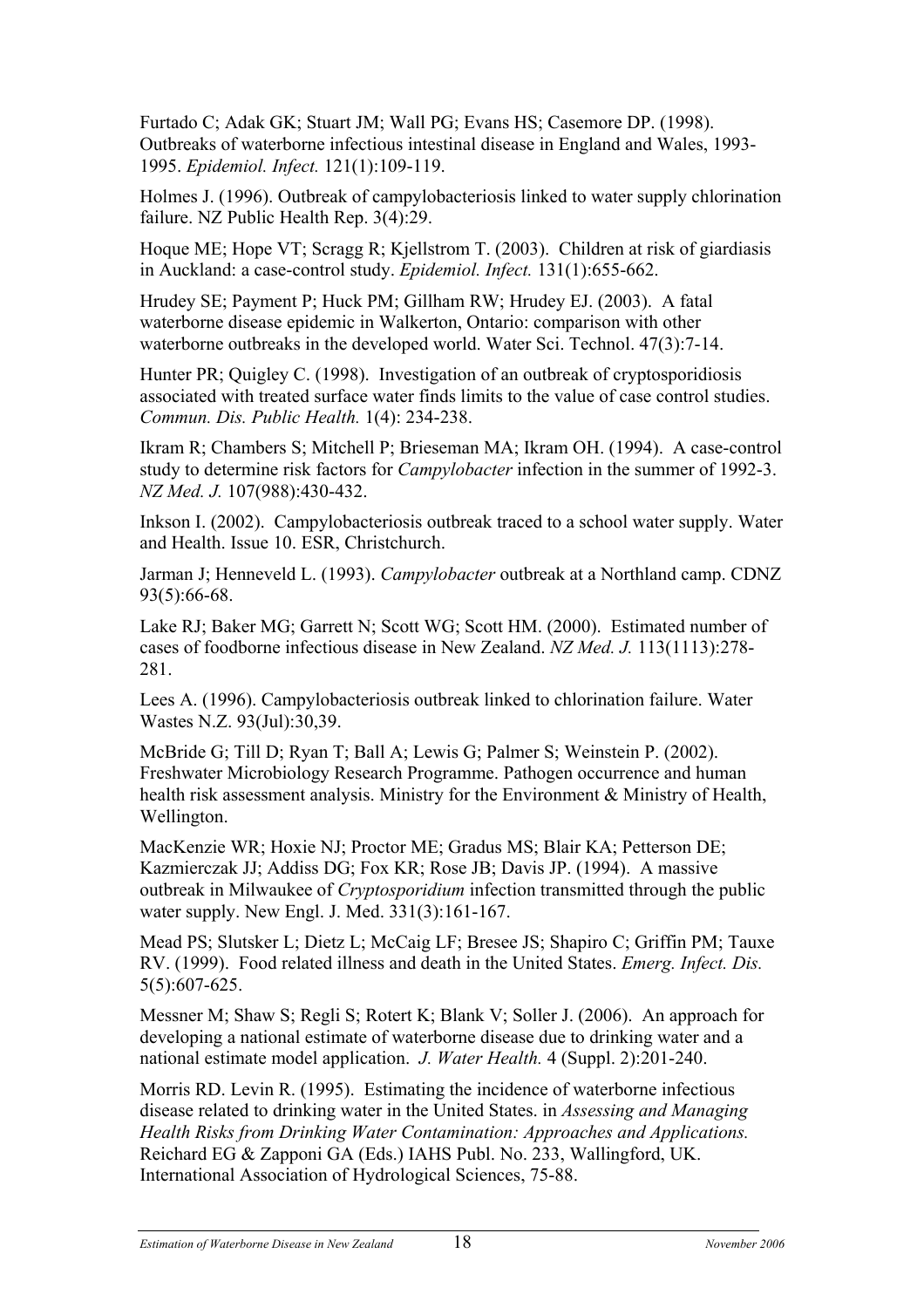Morrison D; Smith D. (2005). Waterborne *Shigella* outbreak. NZ Public Health Surveillance Rep. 3(1):6-7.

Neumann NF; Smith DW; Belosevic M. (2005). Waterborne disease: an old foe reemerging? *J. Environ. Eng. Sci.* 4(3):155-171.

Nokes C. (2006). The influence of rain events on the transmission of *Campylobacter*  through water supplies. Report FW0662. ESR, Christchurch..

Payment P; Richardson L; Siemiatycki J; Dewar R; Edwardes M; Franco E. (1991). A randomized trial to evaluate the risk of gastrointestinal disease due to consumption of drinking water meeting current microbiological standards. *Am. J. Public Health*  81(6):703-708.

Perera S. (2006). Annual summary of outbreaks in New Zealand 2005. Report FW0623, ESR, Wellington.

PHLS. (1996). Strength of association between human illness and water: revised definitions for use in outbreak investigations. Commun. Dis. Rep. 6(8):65,68.

Rosevears M. (2004). Options for assistance for safe drinking water systems. Report to the Ministry of Health, Wellington.

Scott WG; Scott HM; Lake RJ, Baker MG. (2000). Economic cost to New Zealand of foodborne infectious diseases. NZ Med. J. 113(1113):281-284.

Simmons G; Smith J. (1997). Roof water probable source of *Salmonella* infections. NZ Public Health Rep.  $4(1)$ :5.

Sloan DSG. (1990). Giardiasis and water supplies: the value of notification as an epidemiological tool. CDNZ 90(1):2-3.

Snead E; Lopez L; Eglinton M; McDowell R; Margolin T. (2002). Annual surveillance summary 2001. Report FW0156, ESR, Wellington.

Stehr-Green JK; Nicholls C; McEwan S; Payne A; Mitchell P. (1991). Waterborne outbreak of *Campylobacter jejuni* in Christchurch: the importance of a combined epidemiologic and microbiologic investigation. NZ Med. J. 104(918):356-358.

Thornley C; McDowell R; Lopez L; Baker M. (2002). Annual summary of outbreaks in New Zealand. Report FW0218, ESR, Wellington.

Thorstensen AL. (1985). What happened at Queenstown - an object lesson for water supply authorities. NZ Local Gov. (Feb), 43.

Todd K. (2005). *Campylobacter* outbreak at a self-catered camp. NZ Public Health Surveillance Rep. 3(3):7.

Tulchinsky TH; Burla E; Clayman M; Sadik C; Brown A; Goldberger S. (2000). Safety of community drinking-water and outbreaks of waterborne enteric disease: Israel, 1976-97. *Bull. W.H.O.* 78(12):1466-1473.

Wheeler JG; Sethi D; Cowden JM; Wall PG; Rodrigues LC; Tomkins DS; Hudson MJ; Roderick PJ. (1999). Study of infectious intestinal disease in England: rates in the community, presenting to general practice, and reported national surveillance. *Br. Med. J.* 318(7190):1046-1050.

WHO. (2004). Drinking water guidelines. WHO, Geneva.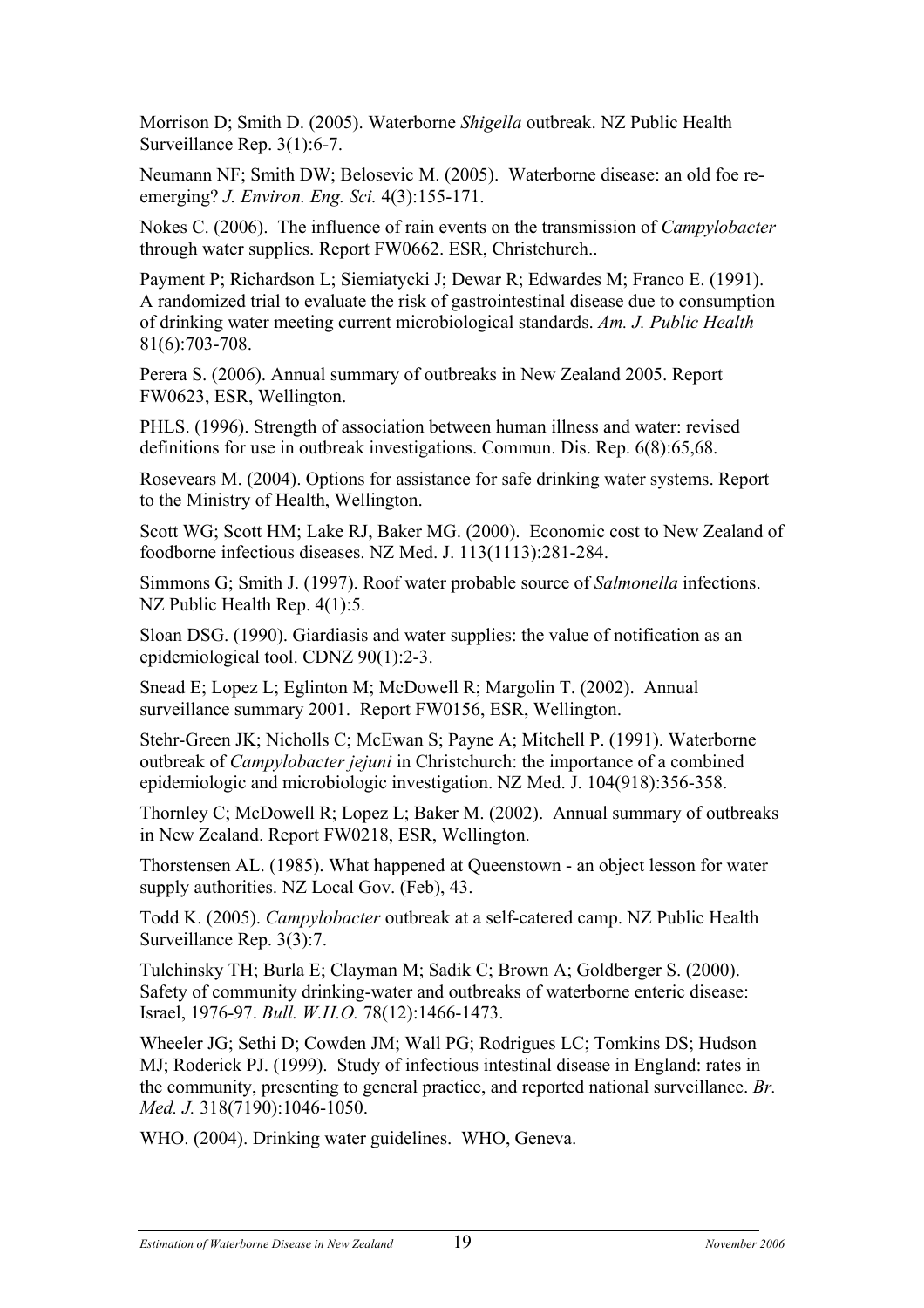## **APPENDIX 1**

**Ashburton, 1986.** During early 1986, an outbreak of campylobacteriosis was reported in Ashburton, peaking in late March with 19 cases notified within two weeks (Brieseman, 1987). Cases were distributed throughout the borough. Routine investigations were carried out on the notified cases, from which the consumption of drinking-water from the town water supply was revealed as the only common link. The Ashburton water supply was fed from several bores and a recently installed infiltration gallery on the Ashburton River. Although the water was drawn from the infiltration gallery and was served by a chlorination plant, it was normal practice in the borough to only chlorinate the water "as required", namely when the river level was high after heavy rain. The bores drew water from 3-60 m depths and were not chlorinated. Heavy rain fell on the night of 12 March, yet chlorination did not occur until 09:00 the following morning, at which time the inlet water contained a high concentration of coliforms. It is likely that the delay in the commencement of chlorination may have been contributed to the outbreak. No samples were taken of the chlorinated water, nor were water samples tested for the presence of *Campylobacter*. However, the reticulated water was observed to be quite turbid and therefore a reduction in the effect of chlorination was likely and given the large numbers of livestock present in the catchment area, the likelihood of *Campylobacter* being present in the water is high.

**Canterbury, 1990.** Following the occurrence of two cases of *Campylobacter* gastroenteritis at a camp in Canterbury during August 1990, 42 cases of campylobacteriosis were identified (Stehr-Green, 1991). All people present at the camp between 27and 31 August 1990 were interviewed in person or via telephone using a standard questionnaire. Cases were defined as those displaying any of the following within a week of being at camp: *C. jejuni* detected in stool, diarrhoea lasting two or more days, or four or more of the following symptoms (diarrhoea for one day, nausea, vomiting, stomach pain, fever, headache, myalgia, malaise). Symptoms did not differ much between cases who were culture-confirmed or not. Of the 116 persons present at the camp over the critical period, 99 were interviewed (a response rate of 85%), comprising 42 cases and 57 controls. Details were only reported for a three exposures and quantitatevely for only two: contact with animals and the consumption of unboiled water. Contact with farm animals and pets was reported to be similar for cases and controls (77% *cf*. 69% respectively). Consumption of  $\geq 2$  cups of unboiled water was greater for cases (100%) than controls  $(58%)$  (p<0.01). The camp was situated on native bush and farmland containing a range of livestock and drinking water was supplied from four springs on the property with neither filtration nor disinfection. At the time of the outbreak, the drinking water contained 1-92 faecal coliforms / 100 mL, whereas only low concentrations of coliforms were present three weeks later, which may indicate that the water quality was worse than normal at the time of the outbreak. Examination of the springs revealed two of the four had lids may have allowed surface run-off to enter the supply after recent heavy rain. The case-control study implicated contaminated drinkingwater as the source of infection, a conclusion that was backed up by microbiological evidence of faecal contamination that could be explained by contamination of two of the springs by surface runoff and lack of water treatment. However, the statistical assessment was based on univariate analysis and the possible influence of confouners was not reported. Nor was an assessment of potential effect of bias. Despite an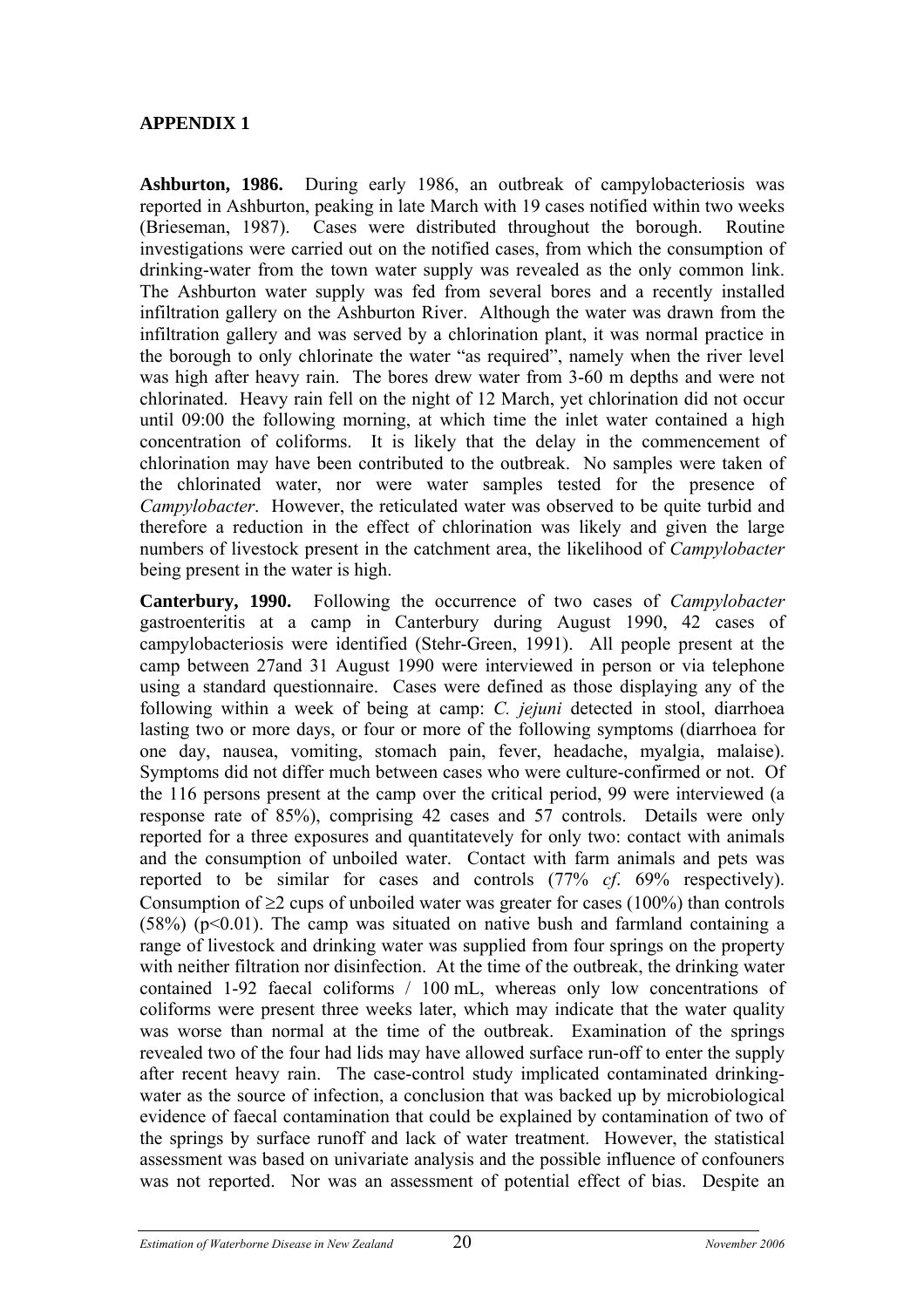inability to assess bias and confounding, the relative risk (derived from the paper to be 1.72, p<0.01), microbiological evidence of faecal contamination of the untreated drinking-water, a heavy rain event a few days prior to the outbreak and resolution following chlorination of the water supply are suggestive of the outbreak being waterborne.

**Wainui, 1997.** An outbreak of gastroenteritis was reported following two successive camps at Wainui on the Akaroa peninsula during January 1997 (Bohmer, 1997). The epidemic curve was consistent with a point-source outbreak. A retrospective cohort study was conducted to attempt to identify the source of infection. Information was sought about symptoms and exposures including food and water consumed at camp and outdoor activities while at camp using a telephone questionnaire. A suspect case was defined as having diarrhoea and/or vomiting and/or abdominal cramps, or nausea with associated headache and/or fever within 1-10 days of first attending the camp. Of the 149 people who had attended the camp over two consecutive weeks, 109 (73.2%) were contacted, 67 (the suspected cases) showed symptoms of campylobacteriosis and *Campylobacter* was detected in five (the confirmed cases) of the six of the stool specimens submitted. Noroviruses were also detected in the stool specimens of one confirmed and one suspected campylobacteriosis case. The attack rate was 61.5% over the two weeks. Consumption of camp drinking water was identified as the likely vehicle of infection (relative risk  $1.51$ ,  $CI<sub>95%</sub>$   $1.07-2.12$ ). The drinking-water supply was drawn from a bore without treatment and contained 95 faecal coliforms / 100 mL but was not tested for pathogens. However, *Campylobacter* was isolated from the stream nearby and back-flow of stream water into the camp drinking-water supply was observed during periods of high demand.

Retrospective studies always have the potential to introduce recall bias. However, the effect normally tends to broaden the confidence interval rather than change the relative risk unless the participants have some preconception that one of the exposures being investigated caused the disease, in which case the Hawthorne effect may cause the relative risk of that exposure to be over-estimated. The report did not address the possible influence of confounding and no results were given regarding the other exposures. However, it is not unusual for articles describing outbreaks to focus on the cause and public health outcomes rather than the technical details in this type of publication.

**Queenstown, 1984.** The largest recorded waterborne outbreak in New Zealand occurred in Queenstown during the spring of 1984, when an estimated 3,500 people were affected (Thorstensen, 1985). There is little clinical information available, except that patients suffered a range of gastrointestinal symptoms that were in most cases fairly mild and persisted 2-3 days, although a number of people were hospitalised. The extent of the outbreak was best followed by school attendance, where almost half the pupils were absent at the height of the outbreak. The cause of the outbreak was thought to be a sewer overflow that discharged sewage into a creek that entered Lake Whakatipu within 200 m of the intake to the public water supply, which was not adequately treated. The outbreak abated when the sewage overflow was noticed and remedied and the water supply was heavily chlorinated. Faecal coliforms were detected in all water samples taken at the time and, given this scenario, it is likely that a range of waterborne pathogens were involved.

**Auckland district, 1997.** A familial outbreak of waterborne salmonellosis over a tenmonth period was described by Simmons  $\&$  Smith (1997). All four family members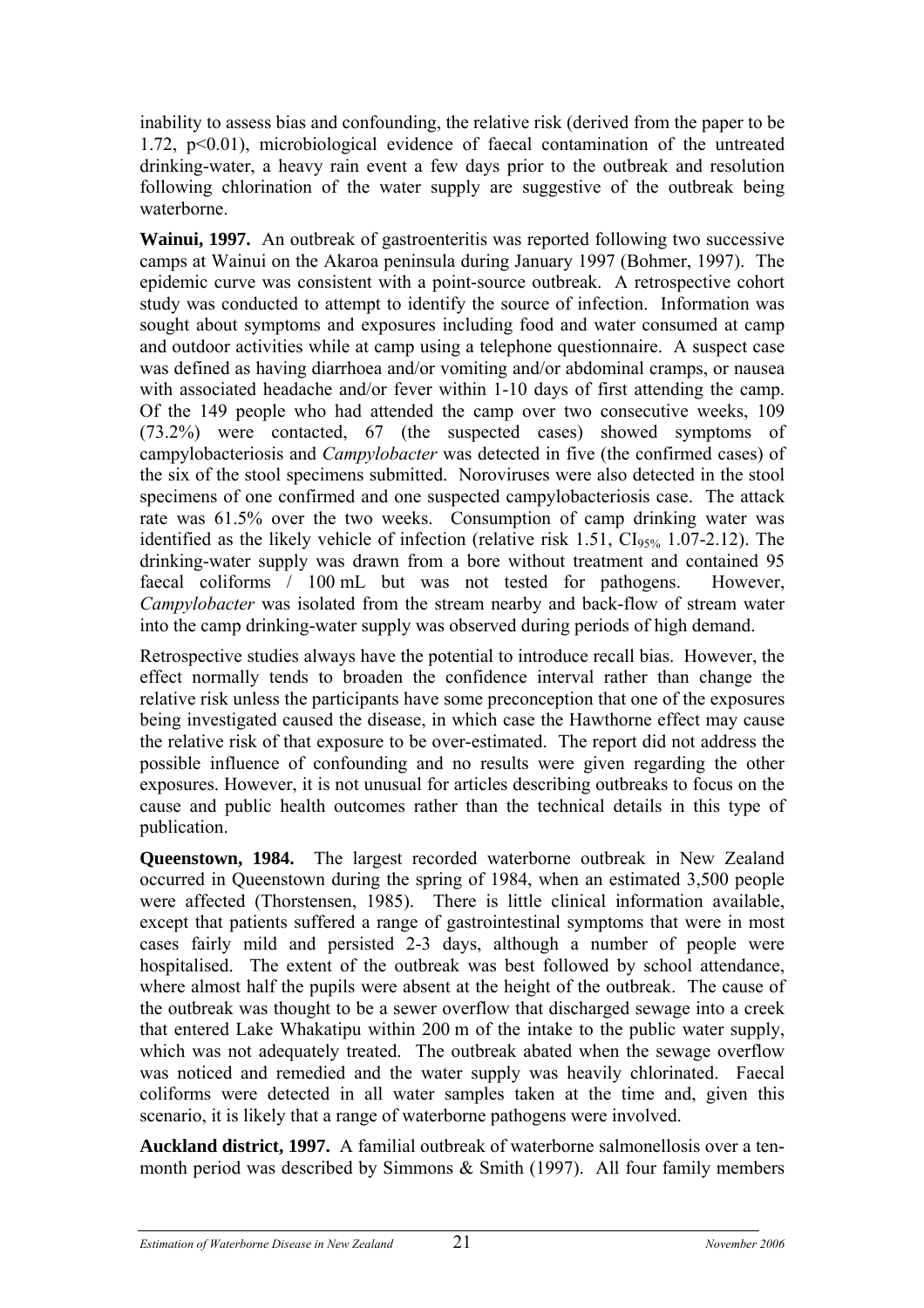suffered from gastroenteritis, with *Salmonella typhimurium* phage type 1 isolated from the two persons tested. There was no obvious foodborne source but analysis of the household drinking-water supply revealed faecal coliforms (13/100 mL) and *S. typhimurium* phage type 1. The drinking-water supply was untreated roof water. The roof was a perch for gulls and frequented by rats, possums and the family cat, which often defecated on it.

**Mt. Hutt, 1996.** A protracted outbreak of gastroenteritis occurred at the Mt. Hutt ski field in the 1996 winter in which several dozen cases were investigated and which probably affected many more than the 58 cases in 11 parties reported (Brieseman *et al*., 2000). Based upon the illness and exposure data reported, an odds ratio of 109 and a  $CI<sub>95%</sub>$ </sub> of  $5 - 76$  can be calculated. Five faecal specimens from two parties were tested and all contained noroviruses. Epidemiological investigation implicated the consumption of drinking water as the source of infection. All water samples tested were free of faecal coliforms but F-RNA bacteriophage was isolated from one of the water filters and enterovirus was detected in another, indicating faecal contamination. The water supply was taken from a river downstream of the sewage discharge and stored for several weeks in a frozen lake before being used to supplement the reticulation system. A site visit revealed that he cartridge filters had been removed and the UV was inoperative. It was postulated that the faecal indicator bacteria in the source water were removed by the protracted storage and UV treatment, whereas the long-lived pathogens such as viruses survived. The detection of more than one strain of norovirus suggests that the outbreak was not caused by a single point source but is in keeping with a contaminated drinking-water supply.

**Hawke's Bay, 1992.** An outbreak of campylobacteriosis was reported in a youth camp in Hawkes Bay in January 1992 affecting 97 people (CDNZ 92(1):11-12) Anon. (1992). No risk factors were identified except that the people who developed symptoms consumed more water each day than those not affected  $(p=0.01)$ . The source of drinking water at the camp was untreated bore water and was found to contain between 2 and 11 faecal coliforms /100mL, although *Campylobacter* was not detected in the two bore water samples tested subsequently.

A number of incidents have been reported to me during the course of this investigation.

**Waimate, 1992.** A cluster of campylobacteriosis cases were reported in Waimate in South Canterbury in March 1992 (R Parr, Crown public Health, Timaru, *pers. comm*.). Anecdotal evidence suggested the outbreak was more widespread, with chemists reporting a high demand for anti-diarrhoea medication over the same period, and 40% of children absent from kindergarten with gastro-intestinal symptoms. While pets and food were not ruled out as sources of infection, the water supply was suspected as the chlorinator was inoperative between at least from 24-27 February. Subsequent analysis of the source water before chlorination resulted in faecal coliform concentrations of 92 and >240 /100mL. However, the water was not tested for *Campylobacter*.

**Fairlie, 1994.** Six cases of diagnosed campylobacteriosis and several cases of stomach upsets occurred at Fairlie between 28 March and 15 April 1994 (R Parr, Crown public Health, Timaru, *pers. comm*.). The onset of illness was 22-30 March for most patients, and all had either consumed or cleaned their teeth in tap water. Drinking water was suspected because there was heavy rain on 19 March and the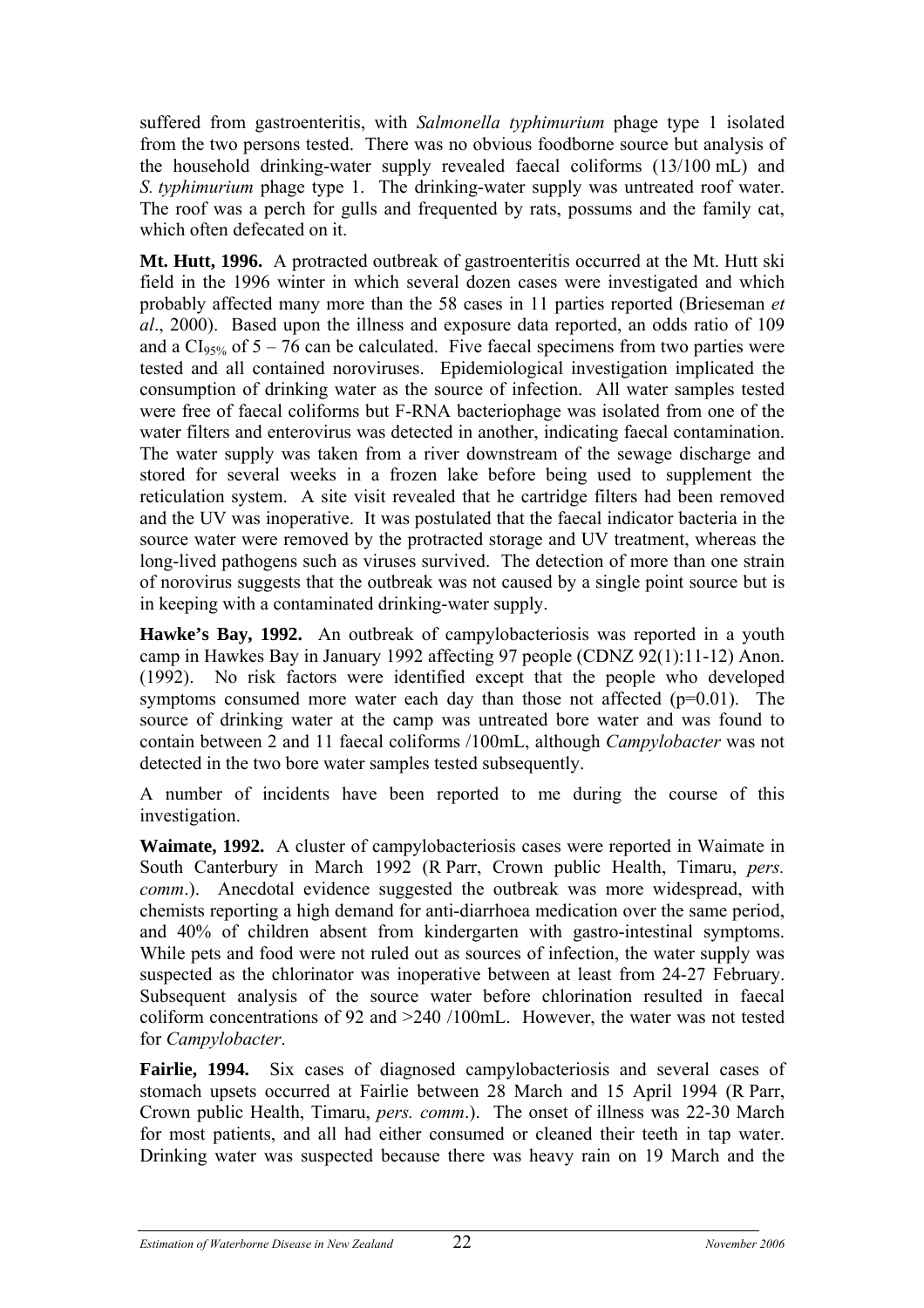water, which is obtained from a spring adjacent to the Opihi River, develops increased turbidity during and after heavy rain that can reduce the efficacy of chlorination.

**Ashburton, 1996.** There was another peak in campylobacteriosis notifications in Ashburton in February 1996, with 33 cases (only 19 of them notified) occurring between  $10^{th}$  and  $18^{th}$  February (Holmes, 1996; Lees, 1996; R Parr, Crown Public Health, Timaru, *pers. comm*.). There were no common foods or events. The only common feature was that they received drinking-water from the Ashburton town supply. On 6-8 February, during three days of heavy rain, there was chlorinator failure at the infiltration gallery that resulted in the reticulated water supply not being chlorinated for at least 24 hours during a time when the river water was turbid and probably contained a high concentration of faecal material from the surrounding agricultural areas. The onset period of most patients was consistent with an initial infection during this period. *Campylobacter* and high faecal coliform counts were detected in water sampled from the gallery intake on 4 March, following another period of heavy rain on the previous two days, which further substantiated the hypothesis of a waterborne source of this outbreak.

Lake Hawea, 1989. A single case of salmonellosis was successfully investigated by the Central Otago District Council (Dunlop, *pers. comm*.). The patient was the only one of three to drink water while on holiday at Lake Hawea camping ground on 4-5 February 1989, and was the only person to develop gastroenteritis 1-2 days later. Tap water from the campsite was tested and contained >180 faecal coliforms/100mL and *Salmonella saintpaul*, which was the same serovar isolated from the patient's faecal specimen.

**Havelock North, 1991.** In April 1991 a cluster of 12 campylobacteriosis cases were notified in Havelock North (M Hart, Health Care Hawkes Bay, *pers. comm*.). Investigation revealed no common source but drinking water was suspected, although faecal coliforms were not detected in routine surveillance samples. Subsequently, a potential for back siphoning was discovered where water may have entered the reticulation system via a roadside drain contamination with a high level of faecal coliforms.

**Mt. Arthur, 1996.** Six people in two groups became ill with gastroenteritis after drinking untreated rainwater at the Mt. Arthur hut in September 1996 (M Molloy, Nelson-Marlborough Health, *pers. comm*.). The other people who stayed at the hut and did not drink the water were not affected. Symptoms of stomach cramps, nausea, vomiting, mild diarrhoea and fever within 30 hours of consumption, with resolution the following day are consistent with viral gastroenteritis. No microbiological analysis was performed on water or clinical specimens.

**Raurimu, 1994.** Sixteen campylobacteriosis cases occurred in 1994 that were linked to a private non-chlorinated water supply at Raurimu (D Vince, Ruapehu District Council, *pers. comm*.). Visitors were affected more than locals. A high concentration of faecal coliforms was detected in the rainwater tank but the water was not tested for *Campylobacter*.

Giardiasis cases are generally quite sporadic and evidence is generally confined to families or small communities. In many of the cases where drinking-water was implicated as the vehicle if infection, the quality of the drinking-water was poor.

**Denniston, 1996.** Four cases of giardiasis from the Buller district on the west coast occurred in late February 1996 (C. Bergin, Crown Public Health, Westport, *pers.*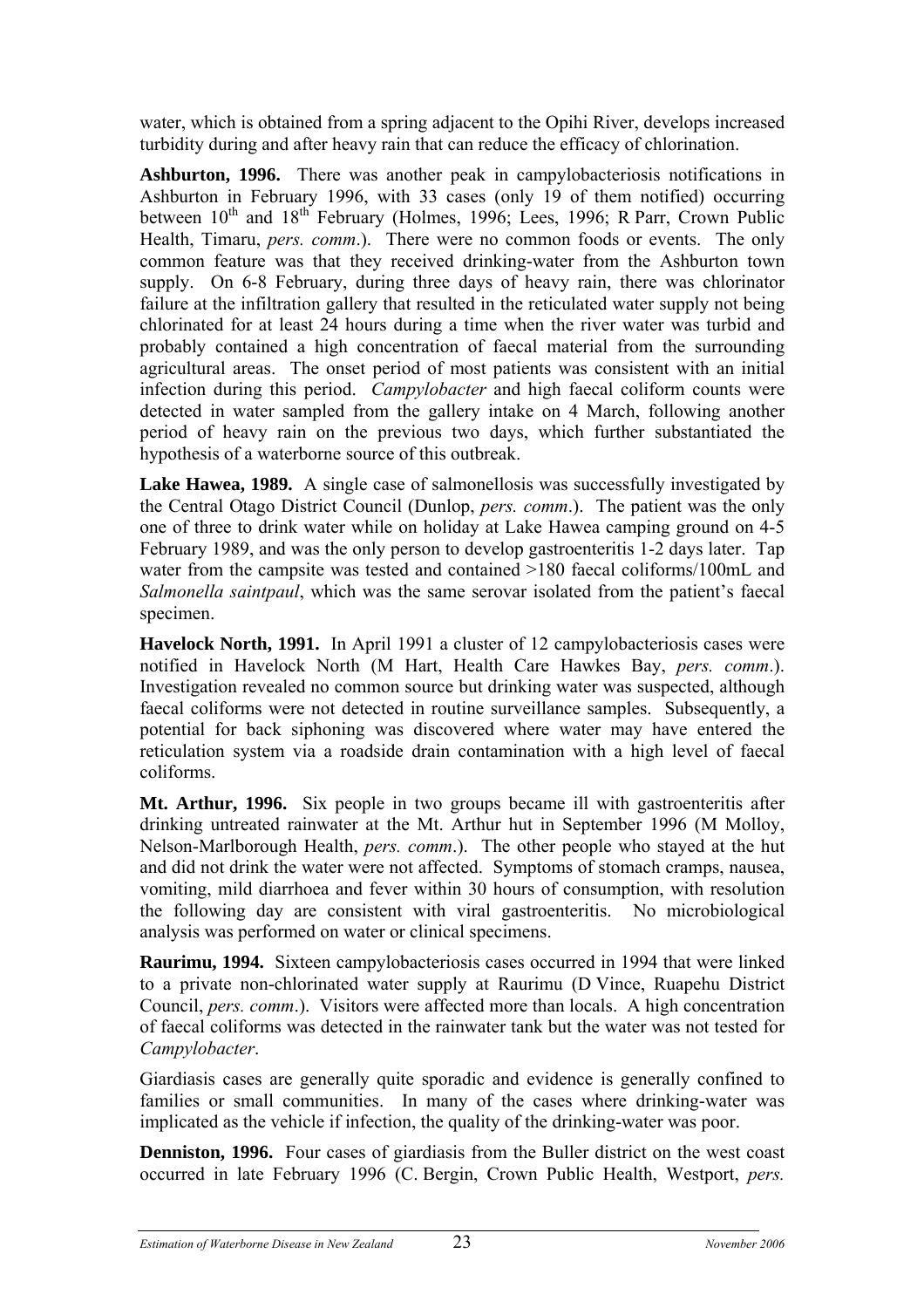*comm*.). The common link was that all consumed water from the Denniston water supply, which is unregistered, untreated and unprotected. While the water not tested for *Giardia*, the water had a turbidity of 8 NTU.

**Peketa** A further three cases of giardiasis were reported at Peketa, where drinking water was also the common link (BW Ingram, Kaikoura District Council, *pers. comm.*). The groundwater water supply was contaminated with faecal coliforms and was discoloured.

**Hutt Valley camp, 1995.** An outbreak of gastroenteritis was reported at a holiday camp in October 1995 affecting approximately one hundred people (A Bichan, Hutt Valley Health, *pers. comm.*). From investigation it was determined that it was probably a common source outbreak but that a foodborne source was unlikely. The causal agent was not identified but 30 faecal coliforms/100mL were detected in the drinking water. No recurrence of the problem has been observed since the water treatment was upgraded.

**Waikato, 1997.** During September-October 1997, following investigation of a notified case of cryptosporidiosis, it was revealed that over 170 people in a district in Waikato had reported symptoms consistent with cryptosporidiosis over the same period (David Sinclair, MOH, Health Waikato, *pers. comm.*). *Cryptosporidium* was detected in 9/25 of faecal samples tested. From the questionnaire used to investigate the outbreak, the likely source of infection was considered unlikely to be either farm contact, common foods or person-to-person contact. However, the incident was considered to be waterborne as most cases followed two turbidity spikes in the drinking-water supply. The first of these peaked at 0.4 NTU and was possibly associated with a filter backwash at the treatment plant. The second of these spikes occurred two weeks after the first and occurred over a three-day period during which time the turbidity was approximately 0.6-0.8 NTU. This corresponded to reports of taste problems and discoloration of the water supply and was not related to filter backwash but backflow from farms in the area was suspected. Analysis of the chlorinated supply revealed no faecal coliforms and no *Cryptosporidium* oocysts were detected.

**Tauranga district, 1995.** Late in 1995, a possible cryptosporidiosis outbreak was notified in the Tauranga district following a notification and other suspected cases in a school in the area (TM Fowles, Toi Te Ora Health, *pers. comm.*). Drinking water was supplied from a bore and was untreated except for an aged filter that was totally clogged at the time of sampling. Faecal coliforms were not detected in the bore water but counts up to 54/100 mL were observed in the storage tank. The storage tank was open and was frequented by birds.

**Hawke's Bay school, 2001.** A campylobacteriosis outbreak occurred at a boarding school in Hawke's Bay during May 2001 (Inkson, 2002.). Outbreak questionnaires were completed by 182 (62%) of the 295 people at the school of whom 137 (75%) reported gastrointestinal symptoms. *Campylobacter* was detected in the stools of two students. No significant exposures were identified. However, *Campylobacter* were isolated in both pre- and post-treated drinking-water and from the faeces of cattle which had access to the source water. The UV treatment system malfunctioned at about the time of the outbreak.

**Banks Peninsula, 2004.** An outbreak comprising five confirmed and 18 probable cases of shigellosis at a retreat on Banks Peninsula in 2004 was reported by Morrison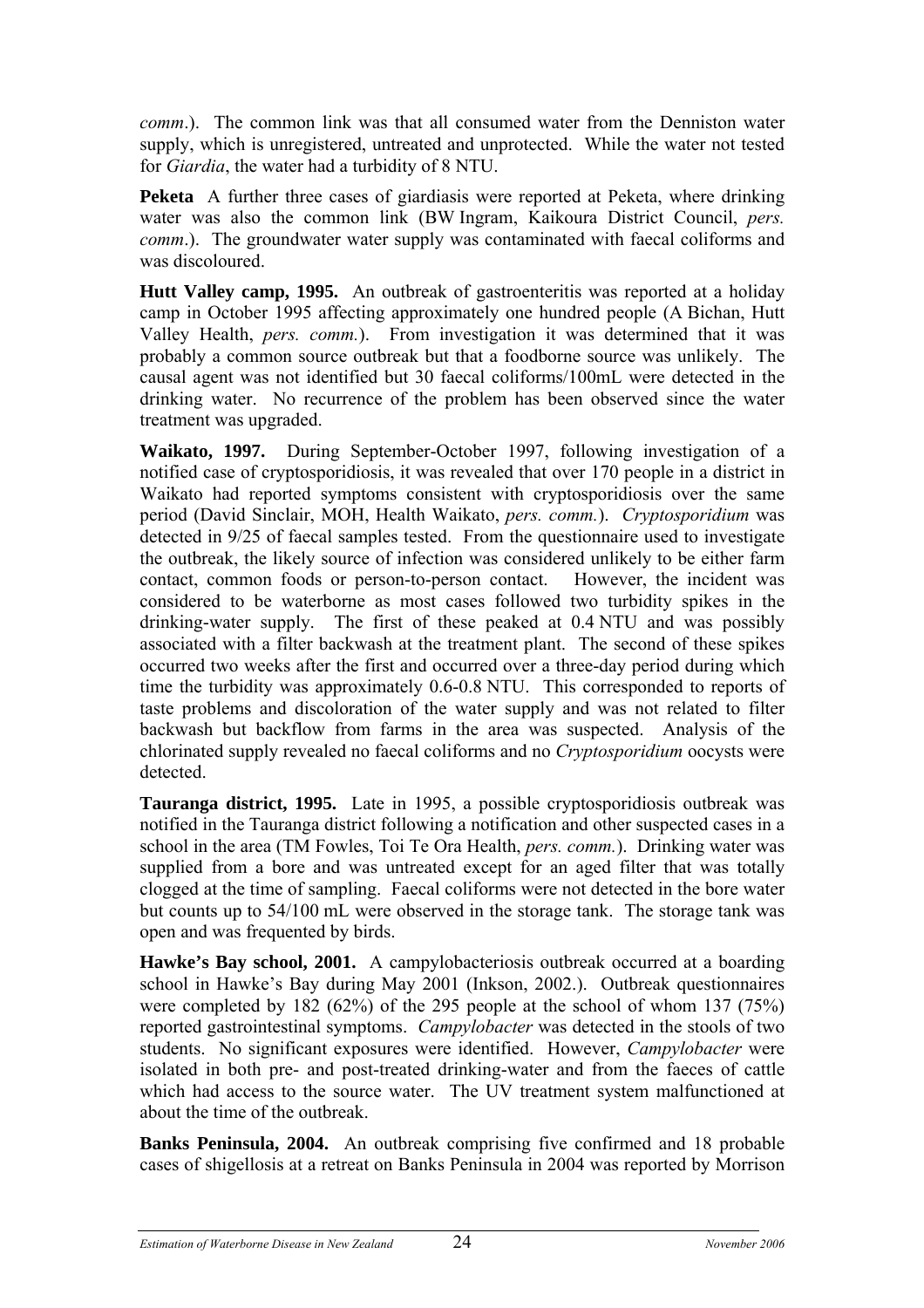& Smith (2005). Following concerns raised by residents regarding suspected contamination of the drinking-water supply the water supply system was investigated. A break in the septic tank effluent pipe was found and was discharging effluent directly above the intake of the spring-fed drinking-water supply. The drinking-water was tested and found to contain *E. coli* but was not tested for the presence of *Shigella*. *Shigella* is likely to have been introduced to the septic tank in September by two overnight visitors to the retreat who had returned from India with diarrhoeal illness a month previously, one of whom subsequently tested positive for *Shigella*. Confirmed and suspected cases occurred from late September until mid November when the first shigellosis case associated with this outbreak was notified. While the initial cases were thought most likely to have been waterborne, person-to-person spread became more likely as the outbreak progressed.

**Nelson camp, 2004.** A campylobacteriosis outbreak at a self-catered camp near Nelson occurred during late December of 2004 and was reported by Todd (2005). A questionnaire was posted or emailed to the 40 other attendees of the four-day long camp seeking information about symptoms and exposures of which nine (22.5%) were returned. No statistical analyses were reported but "no obvious risk factors relating to the activities undertaken and food consumed during the camp were identified from analysis of the questionnaire data". However, the drinking-water supply was suspected. Drinking-water for the camp was obtained from a spring and was untreated other than being passed through a coarse filter before entry to three storage tanks. Spring, tap and tank water samples were tested for *E. coli* resulting in counts of <1, 2 and 11/100 mL respectively. The former two were also tested for the presence of *Campylobacter* but with negative results. It is difficult to assess whether the likelihood of this being a waterborne outbreak because of the poor response rate and the commensurate inability to assess the roles of the possible risk factors.

**Lonsdale Park, 1992.** A campylobacteriosis outbreak affecting 14 (29%) of children attending a camp at Lonsdale Park, Northland, was notified on 25 November 1992 (Jarman & Henneveld, 1993). A case-control study was conducted on the attendees at the camp held between 9 and 13 November. All attendees of the camp completed a questionnaire about symptoms, exposures and demographic characteristics a month after the incident. Two risk factors were identified: consumption of cereal and milk breakfast (OR 10.4,  $CI<sub>95%</sub> = 1.17-278.1$ ) and river water on the overnight camp (OR 4.0,  $CI<sub>95%</sub> = 0.78-22.6$ . Suspicion initially fell upon the milk, was obtained from a local farmer and some of which was consumed unpasteurised. However, the odds ratio for a glass of milk was 0.9 ( $CI<sub>95%</sub> = 0.17-4.57$ ) and a sample of raw milk obtained later from the same supply complied microbiologically with 1984 Food Regulations. The water supplies were all highly contaminated. Faecal coliform counts in the untreated roof water camp drinking-water supply and the farm supply used at the overnight camp were 225 and 900/100 mL respectively. *Campylobacter* was not detected in any of the water or milk samples. The investigation was inconclusive but implicated raw milk and drinking-water as vehicles of infection. This outbreak illustrates the various problems that can be encountered during outbreak investigations. Recall bias may have influenced this result given the monthlong delay before the questionnaire was administered; this normally widens the 95% confidence interval so may be pertinent in the interpretation of the drinking-water result. The odds ratio obtained for drinking river water was reasonably high but inconclusive according to the convention applied to the 95% confidence interval. The response rate to the questionnaire was 100% but many participants left some